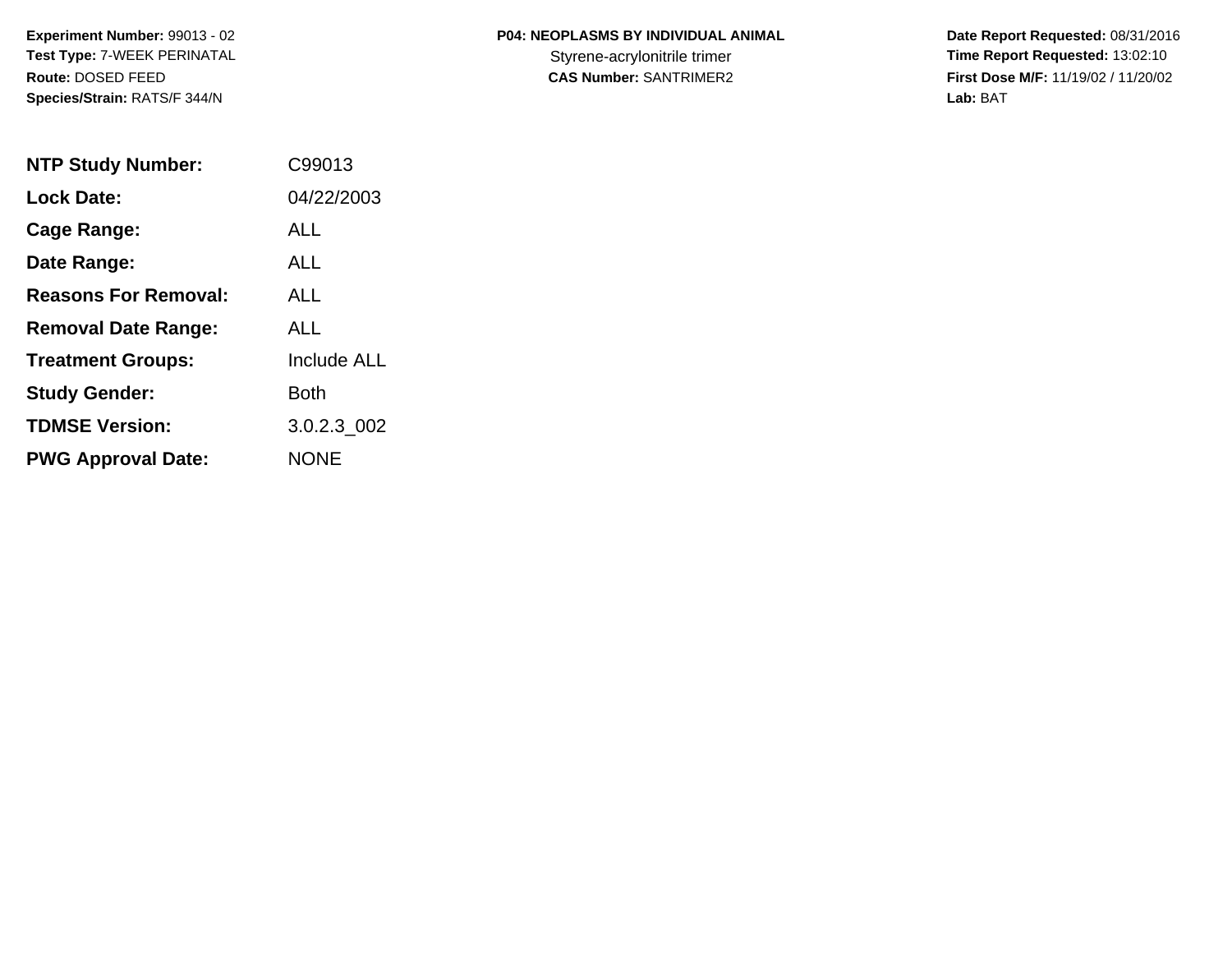**Date Report Requested:** 08/31/2016 **First Dose M/F:** 11/19/02 / 11/20/02<br>Lab: BAT **Lab:** BAT

| <b>FISCHER 344 RATS MALE</b>                                                     | DAY ON TEST                                                                     | 0<br>$\mathbf 0$<br>$\mathbf{1}$<br>$\,$ 5 $\,$                                              | $\begin{smallmatrix}0\0\0\end{smallmatrix}$<br>$\mathbf{1}$<br>$\,$ 5 $\,$ | $\,0\,$<br>$\mathbf 0$<br>$\overline{1}$<br>$\sqrt{5}$              | 0<br>0<br>$\sqrt{5}$                      | $\pmb{0}$<br>$\mathbf 0$<br>$\mathbf{1}$<br>$\sqrt{5}$                           | $\pmb{0}$<br>$\mathsf 0$<br>1<br>5                          | $\pmb{0}$<br>$\mathbf 0$<br>$\mathbf 1$<br>$5\phantom{.0}$ | $\mathsf 0$<br>$\mathbf 0$<br>$\overline{1}$<br>$\sqrt{5}$        | $\mathbf 0$<br>0<br>$\mathbf{1}$<br>$\sqrt{5}$           | $\mathsf 0$<br>$\mathbf 0$<br>$\mathbf{1}$<br>$\sqrt{5}$              |                                                                                               |
|----------------------------------------------------------------------------------|---------------------------------------------------------------------------------|----------------------------------------------------------------------------------------------|----------------------------------------------------------------------------|---------------------------------------------------------------------|-------------------------------------------|----------------------------------------------------------------------------------|-------------------------------------------------------------|------------------------------------------------------------|-------------------------------------------------------------------|----------------------------------------------------------|-----------------------------------------------------------------------|-----------------------------------------------------------------------------------------------|
| <b>0_PPM PUPS</b>                                                                | <b>ANIMAL ID</b>                                                                | $\mathbf 0$<br>$\begin{smallmatrix} 0\\0 \end{smallmatrix}$<br>$\mathbf 0$<br>$\overline{1}$ | $\mathbf 0$<br>0<br>$\mathbf 0$<br>$_2^0$                                  | $\Omega$<br>$\mathbf 0$<br>$\mathbf 0$<br>$\pmb{0}$<br>$\mathbf{3}$ | $\mathbf 0$<br>0<br>$\mathbf 0$<br>0<br>4 | $\mathbf 0$<br>$\mathbf 0$<br>$\pmb{0}$<br>$\begin{array}{c} 0 \\ 5 \end{array}$ | 0<br>$\mathsf 0$<br>$\mathsf 0$<br>$\pmb{0}$<br>$6^{\circ}$ | 0<br>$\mathbf 0$<br>$\mathbf 0$<br>$\frac{0}{7}$           | $\mathbf 0$<br>$\mathbf 0$<br>$\mathbf 0$<br>$\pmb{0}$<br>$\bf 8$ | $\mathbf 0$<br>0<br>$\mathbf 0$<br>0<br>$\boldsymbol{9}$ | $\Omega$<br>$\mathbf 0$<br>$\mathbf 0$<br>$\mathbf{1}$<br>$\mathbf 0$ | * TOTALS                                                                                      |
| <b>ALIMENTARY SYSTEM</b>                                                         |                                                                                 |                                                                                              |                                                                            |                                                                     |                                           |                                                                                  |                                                             |                                                            |                                                                   |                                                          |                                                                       |                                                                                               |
| Liver                                                                            |                                                                                 |                                                                                              |                                                                            |                                                                     |                                           |                                                                                  |                                                             |                                                            |                                                                   | $+$                                                      | $+$                                                                   | 10                                                                                            |
| <b>CARDIOVASCULAR SYSTEM</b>                                                     |                                                                                 |                                                                                              |                                                                            |                                                                     |                                           |                                                                                  |                                                             |                                                            |                                                                   |                                                          |                                                                       |                                                                                               |
| <b>NONE</b>                                                                      |                                                                                 |                                                                                              |                                                                            |                                                                     |                                           |                                                                                  |                                                             |                                                            |                                                                   |                                                          |                                                                       |                                                                                               |
| <b>ENDOCRINE SYSTEM</b>                                                          |                                                                                 |                                                                                              |                                                                            |                                                                     |                                           |                                                                                  |                                                             |                                                            |                                                                   |                                                          |                                                                       |                                                                                               |
| <b>NONE</b>                                                                      |                                                                                 |                                                                                              |                                                                            |                                                                     |                                           |                                                                                  |                                                             |                                                            |                                                                   |                                                          |                                                                       |                                                                                               |
| <b>GENERAL BODY SYSTEM</b>                                                       |                                                                                 |                                                                                              |                                                                            |                                                                     |                                           |                                                                                  |                                                             |                                                            |                                                                   |                                                          |                                                                       |                                                                                               |
| <b>NONE</b>                                                                      |                                                                                 |                                                                                              |                                                                            |                                                                     |                                           |                                                                                  |                                                             |                                                            |                                                                   |                                                          |                                                                       |                                                                                               |
| <b>GENITAL SYSTEM</b>                                                            |                                                                                 |                                                                                              |                                                                            |                                                                     |                                           |                                                                                  |                                                             |                                                            |                                                                   |                                                          |                                                                       |                                                                                               |
| Epididymis                                                                       |                                                                                 | $\div$                                                                                       | $+$                                                                        | ÷                                                                   | $\ddot{}$                                 | $\ddot{}$                                                                        | $\overline{+}$                                              | $\ddot{}$                                                  | $\ddot{}$                                                         | $+$                                                      | $^{+}$                                                                | 10                                                                                            |
| Prostate                                                                         |                                                                                 |                                                                                              |                                                                            |                                                                     |                                           |                                                                                  |                                                             |                                                            |                                                                   |                                                          | $\overline{1}$                                                        | 10                                                                                            |
| <b>Seminal Vesicle</b>                                                           |                                                                                 |                                                                                              |                                                                            |                                                                     |                                           |                                                                                  |                                                             |                                                            |                                                                   |                                                          | $+$                                                                   | 10                                                                                            |
| <b>Testes</b>                                                                    |                                                                                 | $+$                                                                                          | $\overline{+}$                                                             | $\div$                                                              |                                           |                                                                                  | $\ddot{}$                                                   | $\pm$                                                      | $\pm$                                                             |                                                          | $+$ $+$                                                               | 10                                                                                            |
| <b>HEMATOPOIETIC SYSTEM</b>                                                      |                                                                                 |                                                                                              |                                                                            |                                                                     |                                           |                                                                                  |                                                             |                                                            |                                                                   |                                                          |                                                                       |                                                                                               |
| Spleen                                                                           |                                                                                 |                                                                                              |                                                                            |                                                                     |                                           |                                                                                  | $\div$                                                      | $\pm$                                                      |                                                                   |                                                          | $+$                                                                   | 10                                                                                            |
| Thymus                                                                           |                                                                                 |                                                                                              |                                                                            |                                                                     |                                           |                                                                                  |                                                             |                                                            |                                                                   |                                                          | $\pm$                                                                 | 10                                                                                            |
| +  Tissue examined microscopically<br>X  Lesion present<br>I Insufficient tissue | *  Total animals with tissue examined microscopically; Total animals with tumor |                                                                                              |                                                                            |                                                                     |                                           |                                                                                  |                                                             |                                                            |                                                                   |                                                          |                                                                       | M  Missing tissue<br>A  Autolysis precludes evaluation<br>BLANK  Not examined microscopically |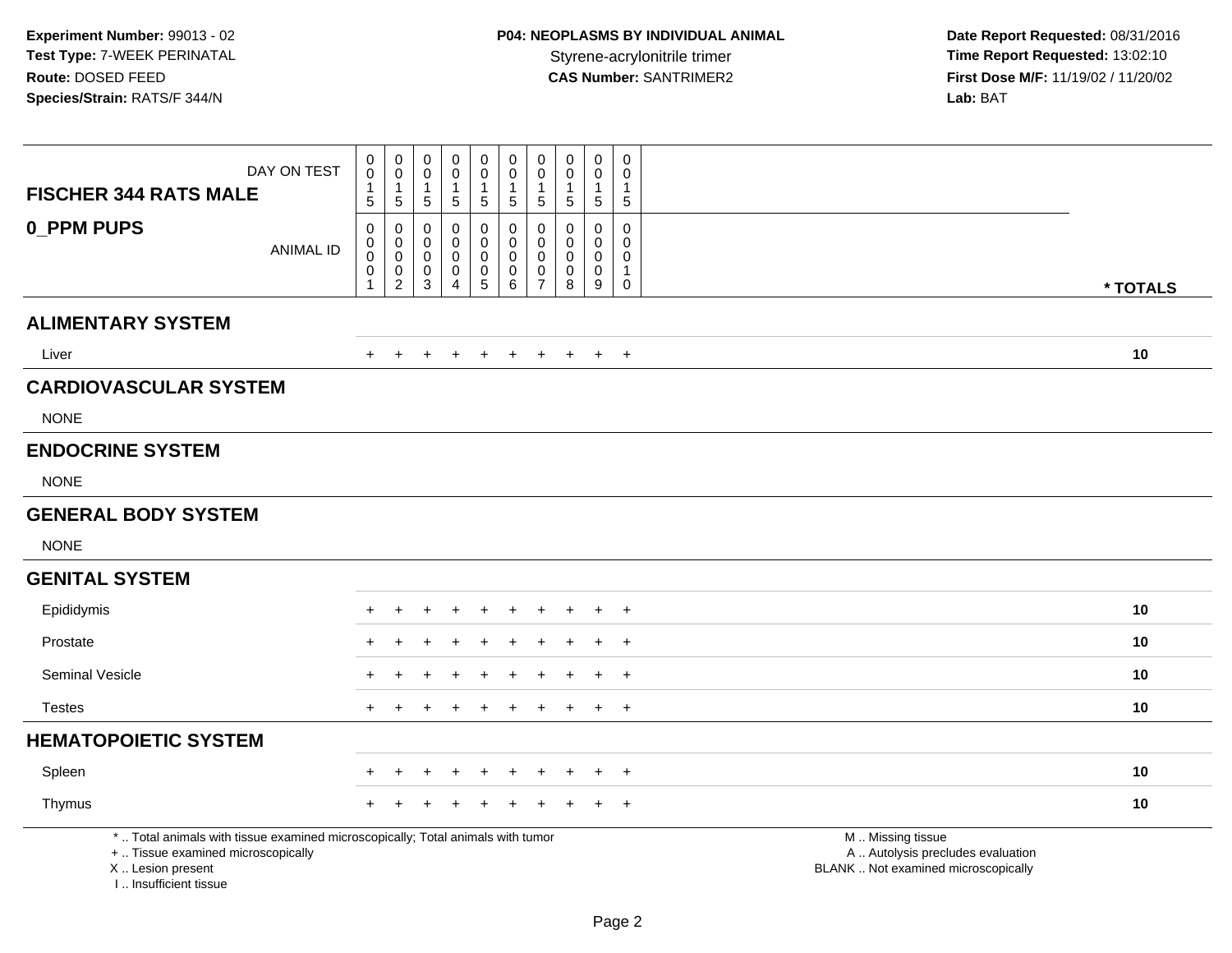| DAY ON TEST                           | $\begin{smallmatrix} 0\\0 \end{smallmatrix}$<br>$\overline{1}$ | $\pmb{0}$<br>$\mathbf 0$<br>$\mathbf{1}$                               | 0<br>0<br>1                     | 0<br>$\pmb{0}$                                                 | 0<br>$\pmb{0}$<br>1                                                  | 0<br>$\mathsf{O}\xspace$<br>1      | $\pmb{0}$<br>$\pmb{0}$<br>$\overline{1}$                   | 0<br>0<br>$\mathbf{1}$ | 0<br>0<br>$\mathbf{1}$                    | 0<br>0<br>$\mathbf{1}$        |          |  |
|---------------------------------------|----------------------------------------------------------------|------------------------------------------------------------------------|---------------------------------|----------------------------------------------------------------|----------------------------------------------------------------------|------------------------------------|------------------------------------------------------------|------------------------|-------------------------------------------|-------------------------------|----------|--|
| <b>FISCHER 344 RATS MALE</b>          | 5                                                              | $\overline{5}$                                                         | 5                               | $\mathbf{1}$<br>$\sqrt{5}$                                     | 5                                                                    | $5\phantom{.0}$                    | $\sqrt{5}$                                                 | 5                      | $\sqrt{5}$                                | $5\phantom{.0}$               |          |  |
| <b>0_PPM PUPS</b><br><b>ANIMAL ID</b> | 0<br>$\boldsymbol{0}$<br>$\mathsf{O}\xspace$<br>0              | $\pmb{0}$<br>$\pmb{0}$<br>$\mathbf 0$<br>$\mathbf 0$<br>$\overline{2}$ | 0<br>0<br>$\mathbf 0$<br>0<br>3 | 0<br>$\mathbf 0$<br>$\mathbf 0$<br>$\pmb{0}$<br>$\overline{A}$ | 0<br>$\pmb{0}$<br>$\pmb{0}$<br>$\begin{array}{c} 0 \\ 5 \end{array}$ | 0<br>$\overline{0}$<br>0<br>0<br>6 | 0<br>$\pmb{0}$<br>$\pmb{0}$<br>$\pmb{0}$<br>$\overline{7}$ | 0<br>0<br>0<br>0<br>8  | 0<br>0<br>$\mathbf 0$<br>$\mathbf 0$<br>9 | 0<br>0<br>0<br>1<br>$\pmb{0}$ | * TOTALS |  |
| <b>INTEGUMENTARY SYSTEM</b>           |                                                                |                                                                        |                                 |                                                                |                                                                      |                                    |                                                            |                        |                                           |                               |          |  |
| <b>NONE</b>                           |                                                                |                                                                        |                                 |                                                                |                                                                      |                                    |                                                            |                        |                                           |                               |          |  |
| <b>MUSCULOSKELETAL SYSTEM</b>         |                                                                |                                                                        |                                 |                                                                |                                                                      |                                    |                                                            |                        |                                           |                               |          |  |
| <b>Skeletal Muscle</b>                |                                                                |                                                                        |                                 |                                                                |                                                                      |                                    |                                                            |                        |                                           | $+$                           | 10       |  |
| <b>NERVOUS SYSTEM</b>                 |                                                                |                                                                        |                                 |                                                                |                                                                      |                                    |                                                            |                        |                                           |                               |          |  |
| <b>Brain</b>                          | $\pm$                                                          |                                                                        |                                 |                                                                | $\overline{+}$                                                       | $\ddot{}$                          | $+$                                                        | $+$                    |                                           | $+$ $+$                       | 10       |  |
| <b>RESPIRATORY SYSTEM</b>             |                                                                |                                                                        |                                 |                                                                |                                                                      |                                    |                                                            |                        |                                           |                               |          |  |
| <b>NONE</b>                           |                                                                |                                                                        |                                 |                                                                |                                                                      |                                    |                                                            |                        |                                           |                               |          |  |
| <b>SPECIAL SENSES SYSTEM</b>          |                                                                |                                                                        |                                 |                                                                |                                                                      |                                    |                                                            |                        |                                           |                               |          |  |
| <b>NONE</b>                           |                                                                |                                                                        |                                 |                                                                |                                                                      |                                    |                                                            |                        |                                           |                               |          |  |
| <b>URINARY SYSTEM</b>                 |                                                                |                                                                        |                                 |                                                                |                                                                      |                                    |                                                            |                        |                                           |                               |          |  |
| Kidney                                |                                                                |                                                                        |                                 |                                                                | $\overline{+}$                                                       | $+$                                | $+$                                                        | $+$                    |                                           | $+$ $+$                       | 10       |  |
| <b>SYSTEMIC LESIONS</b>               |                                                                |                                                                        |                                 |                                                                |                                                                      |                                    |                                                            |                        |                                           |                               |          |  |
| Multiple Organ                        |                                                                |                                                                        |                                 |                                                                | $+$                                                                  | $\ddot{}$                          | $+$                                                        |                        |                                           | $+$                           | 10       |  |

\* .. Total animals with tissue examined microscopically; Total animals with tumor

+ .. Tissue examined microscopically

X .. Lesion present

I .. Insufficient tissue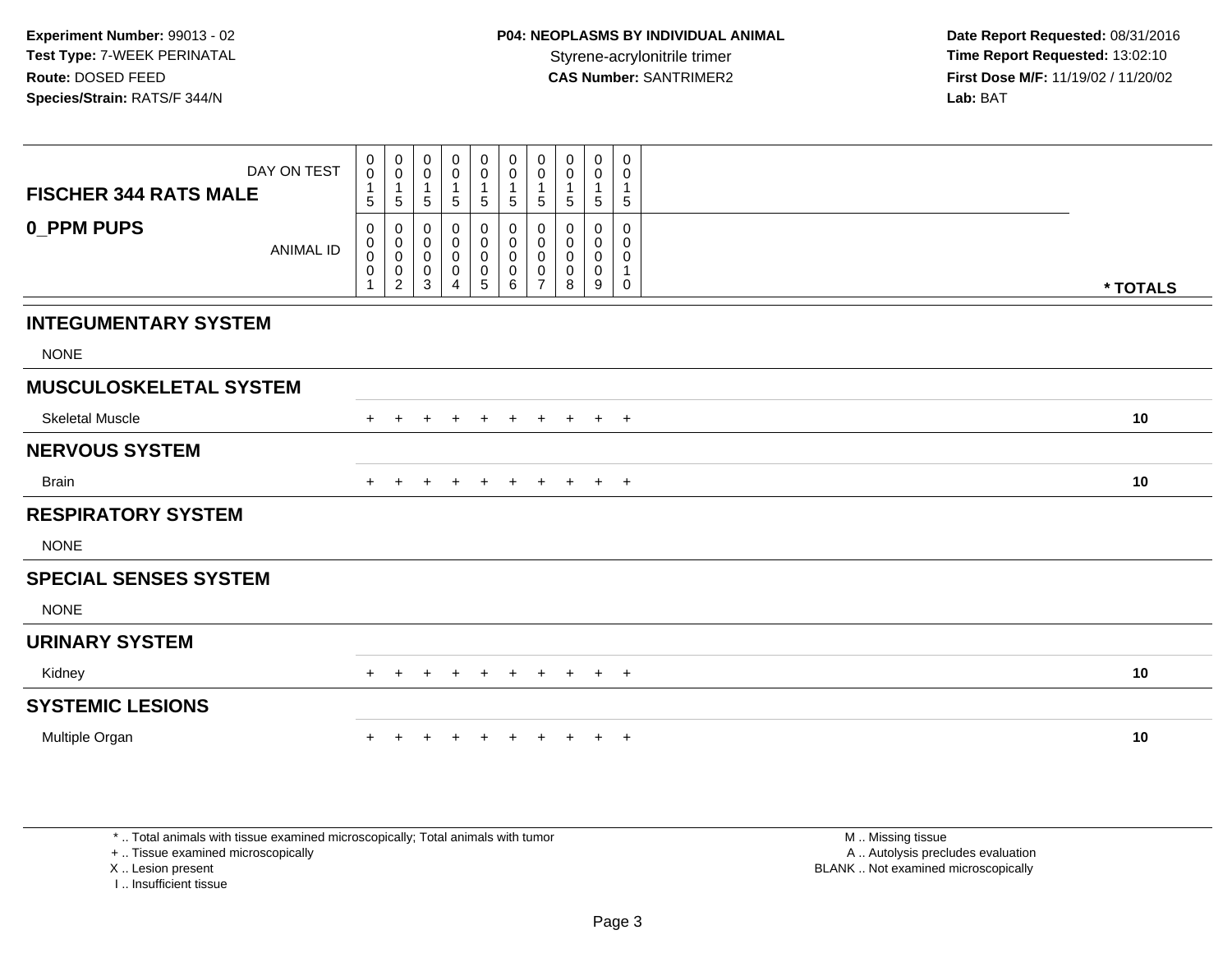| DAY ON TEST<br><b>FISCHER 344 RATS MALE</b> | 0<br>0<br>$\mathbf{1}$<br>5            | 0<br>$\pmb{0}$<br>$\mathbf{1}$<br>$\sqrt{5}$                    | $\mathbf 0$<br>0<br>1<br>$\sqrt{5}$       | 0<br>0<br>$\mathbf 1$<br>5                                | 0<br>0<br>$\mathbf{1}$<br>$\sqrt{5}$      | 0<br>0<br>$\mathbf 1$<br>5          | 0<br>0<br>$\mathbf{1}$<br>5                                       | $\mathbf 0$<br>0<br>1<br>5 | 0<br>0<br>$\mathbf{1}$<br>5             | 0<br>0<br>-1<br>$\sqrt{5}$            |          |
|---------------------------------------------|----------------------------------------|-----------------------------------------------------------------|-------------------------------------------|-----------------------------------------------------------|-------------------------------------------|-------------------------------------|-------------------------------------------------------------------|----------------------------|-----------------------------------------|---------------------------------------|----------|
| 250 PPM PUPS<br><b>ANIMAL ID</b>            | $\Omega$<br>0<br>0<br>$\mathbf 1$<br>1 | 0<br>0<br>$\mathsf{O}\xspace$<br>$\mathbf{1}$<br>$\overline{2}$ | 0<br>$\mathbf 0$<br>$\mathbf 0$<br>1<br>3 | $\mathbf 0$<br>0<br>0<br>$\overline{1}$<br>$\overline{4}$ | 0<br>0<br>0<br>$\mathbf{1}$<br>$\sqrt{5}$ | 0<br>0<br>$\pmb{0}$<br>1<br>$\,6\,$ | 0<br>$\mathbf 0$<br>$\mathbf 0$<br>$\mathbf{1}$<br>$\overline{7}$ | 0<br>0<br>0<br>1<br>8      | $\Omega$<br>0<br>0<br>$\mathbf{1}$<br>9 | $\mathbf 0$<br>0<br>0<br>$^2_{\rm 0}$ | * TOTALS |
| <b>ALIMENTARY SYSTEM</b>                    |                                        |                                                                 |                                           |                                                           |                                           |                                     |                                                                   |                            |                                         |                                       |          |
| Liver                                       | $+$                                    | $+$                                                             | $+$                                       |                                                           |                                           | + + + + + + +                       |                                                                   |                            |                                         |                                       | 10       |
| <b>CARDIOVASCULAR SYSTEM</b>                |                                        |                                                                 |                                           |                                                           |                                           |                                     |                                                                   |                            |                                         |                                       |          |
| <b>NONE</b>                                 |                                        |                                                                 |                                           |                                                           |                                           |                                     |                                                                   |                            |                                         |                                       |          |
| <b>ENDOCRINE SYSTEM</b>                     |                                        |                                                                 |                                           |                                                           |                                           |                                     |                                                                   |                            |                                         |                                       |          |
| <b>NONE</b>                                 |                                        |                                                                 |                                           |                                                           |                                           |                                     |                                                                   |                            |                                         |                                       |          |
| <b>GENERAL BODY SYSTEM</b>                  |                                        |                                                                 |                                           |                                                           |                                           |                                     |                                                                   |                            |                                         |                                       |          |
| <b>NONE</b>                                 |                                        |                                                                 |                                           |                                                           |                                           |                                     |                                                                   |                            |                                         |                                       |          |
| <b>GENITAL SYSTEM</b>                       |                                        |                                                                 |                                           |                                                           |                                           |                                     |                                                                   |                            |                                         |                                       |          |
| <b>NONE</b>                                 |                                        |                                                                 |                                           |                                                           |                                           |                                     |                                                                   |                            |                                         |                                       |          |
| <b>HEMATOPOIETIC SYSTEM</b>                 |                                        |                                                                 |                                           |                                                           |                                           |                                     |                                                                   |                            |                                         |                                       |          |
| <b>NONE</b>                                 |                                        |                                                                 |                                           |                                                           |                                           |                                     |                                                                   |                            |                                         |                                       |          |
| <b>INTEGUMENTARY SYSTEM</b>                 |                                        |                                                                 |                                           |                                                           |                                           |                                     |                                                                   |                            |                                         |                                       |          |
| <b>NONE</b>                                 |                                        |                                                                 |                                           |                                                           |                                           |                                     |                                                                   |                            |                                         |                                       |          |
| <b>MUSCULOSKELETAL SYSTEM</b>               |                                        |                                                                 |                                           |                                                           |                                           |                                     |                                                                   |                            |                                         |                                       |          |
| <b>NONE</b>                                 |                                        |                                                                 |                                           |                                                           |                                           |                                     |                                                                   |                            |                                         |                                       |          |
|                                             |                                        |                                                                 |                                           |                                                           |                                           |                                     |                                                                   |                            |                                         |                                       |          |

+ .. Tissue examined microscopically

X .. Lesion present

I .. Insufficient tissue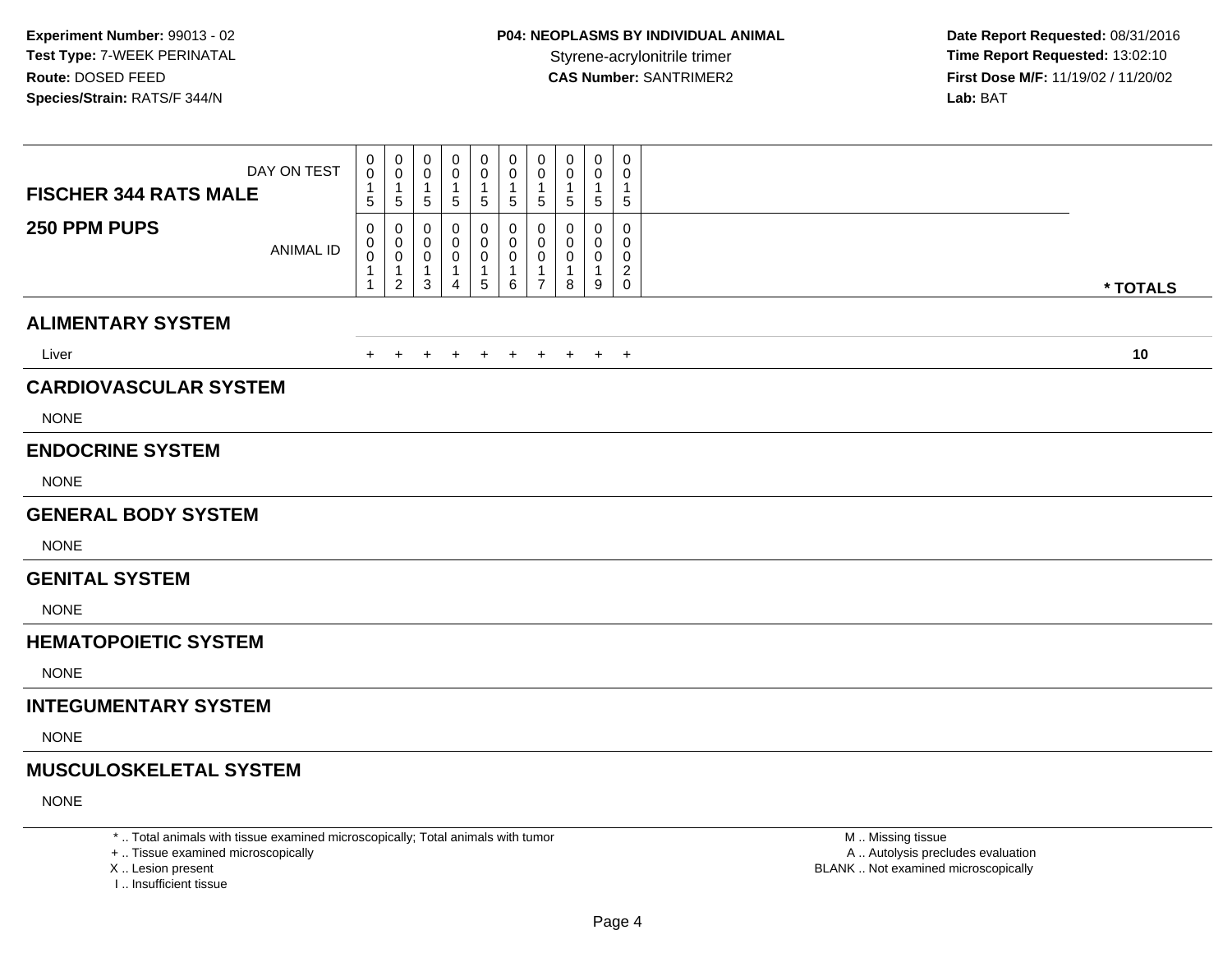| DAY ON TEST<br><b>FISCHER 344 RATS MALE</b><br>250 PPM PUPS | ANIMAL ID | $\pmb{0}$<br>$\mathbf 0$<br>$\mathbf{1}$<br>5<br>0<br>$_{\rm 0}^{\rm 0}$ | $\mathbf 0$<br>$\boldsymbol{0}$<br>1<br>$\sqrt{5}$<br>0<br>$\pmb{0}$ | 0<br>$\pmb{0}$<br>$\sqrt{5}$<br>0<br>$\boldsymbol{0}$ | $\pmb{0}$<br>$\pmb{0}$<br>5<br>0<br>0 | 0<br>$\pmb{0}$<br>1<br>5<br>0<br>$\pmb{0}$ | 0<br>$\mathsf{O}\xspace$<br>5<br>0<br>$\mathsf{O}\xspace$ | $\pmb{0}$<br>$\pmb{0}$<br>$\sqrt{5}$<br>0<br>$\pmb{0}$ | $\begin{smallmatrix} 0\\0 \end{smallmatrix}$<br>$\sqrt{5}$<br>0<br>$\pmb{0}$ | $\pmb{0}$<br>$\pmb{0}$<br>1<br>5<br>0 | $\pmb{0}$<br>0<br>1<br>$\,$ 5 $\,$<br>0<br>$\mathbf 0$ |          |
|-------------------------------------------------------------|-----------|--------------------------------------------------------------------------|----------------------------------------------------------------------|-------------------------------------------------------|---------------------------------------|--------------------------------------------|-----------------------------------------------------------|--------------------------------------------------------|------------------------------------------------------------------------------|---------------------------------------|--------------------------------------------------------|----------|
|                                                             |           | $\mathbf{1}$<br>$\mathbf{1}$                                             | $\pmb{0}$<br>$\overline{1}$<br>$\overline{c}$                        | $\pmb{0}$<br>3                                        | 0<br>4                                | $\pmb{0}$<br>1<br>5                        | 0<br>6                                                    | $\pmb{0}$<br>$\overline{ }$                            | 0<br>8                                                                       | 0<br>9                                | 0<br>$\boldsymbol{2}$<br>$\mathbf 0$                   | * TOTALS |
| <b>NERVOUS SYSTEM</b>                                       |           |                                                                          |                                                                      |                                                       |                                       |                                            |                                                           |                                                        |                                                                              |                                       |                                                        |          |
| <b>Brain</b>                                                |           |                                                                          | $\pm$                                                                | $+$                                                   | $+$                                   | $+$                                        | $+$                                                       | $+$                                                    |                                                                              | $+$ $+$ $+$                           |                                                        | 10       |
| <b>RESPIRATORY SYSTEM</b>                                   |           |                                                                          |                                                                      |                                                       |                                       |                                            |                                                           |                                                        |                                                                              |                                       |                                                        |          |
| <b>NONE</b>                                                 |           |                                                                          |                                                                      |                                                       |                                       |                                            |                                                           |                                                        |                                                                              |                                       |                                                        |          |
| <b>SPECIAL SENSES SYSTEM</b>                                |           |                                                                          |                                                                      |                                                       |                                       |                                            |                                                           |                                                        |                                                                              |                                       |                                                        |          |
| <b>NONE</b>                                                 |           |                                                                          |                                                                      |                                                       |                                       |                                            |                                                           |                                                        |                                                                              |                                       |                                                        |          |
| <b>URINARY SYSTEM</b>                                       |           |                                                                          |                                                                      |                                                       |                                       |                                            |                                                           |                                                        |                                                                              |                                       |                                                        |          |
| <b>NONE</b>                                                 |           |                                                                          |                                                                      |                                                       |                                       |                                            |                                                           |                                                        |                                                                              |                                       |                                                        |          |
| <b>SYSTEMIC LESIONS</b>                                     |           |                                                                          |                                                                      |                                                       |                                       |                                            |                                                           |                                                        |                                                                              |                                       |                                                        |          |
| Multiple Organ                                              |           |                                                                          |                                                                      |                                                       |                                       |                                            |                                                           |                                                        |                                                                              | $+$                                   | $+$                                                    | 10       |

\* .. Total animals with tissue examined microscopically; Total animals with tumor

+ .. Tissue examined microscopically

X .. Lesion present

I .. Insufficient tissue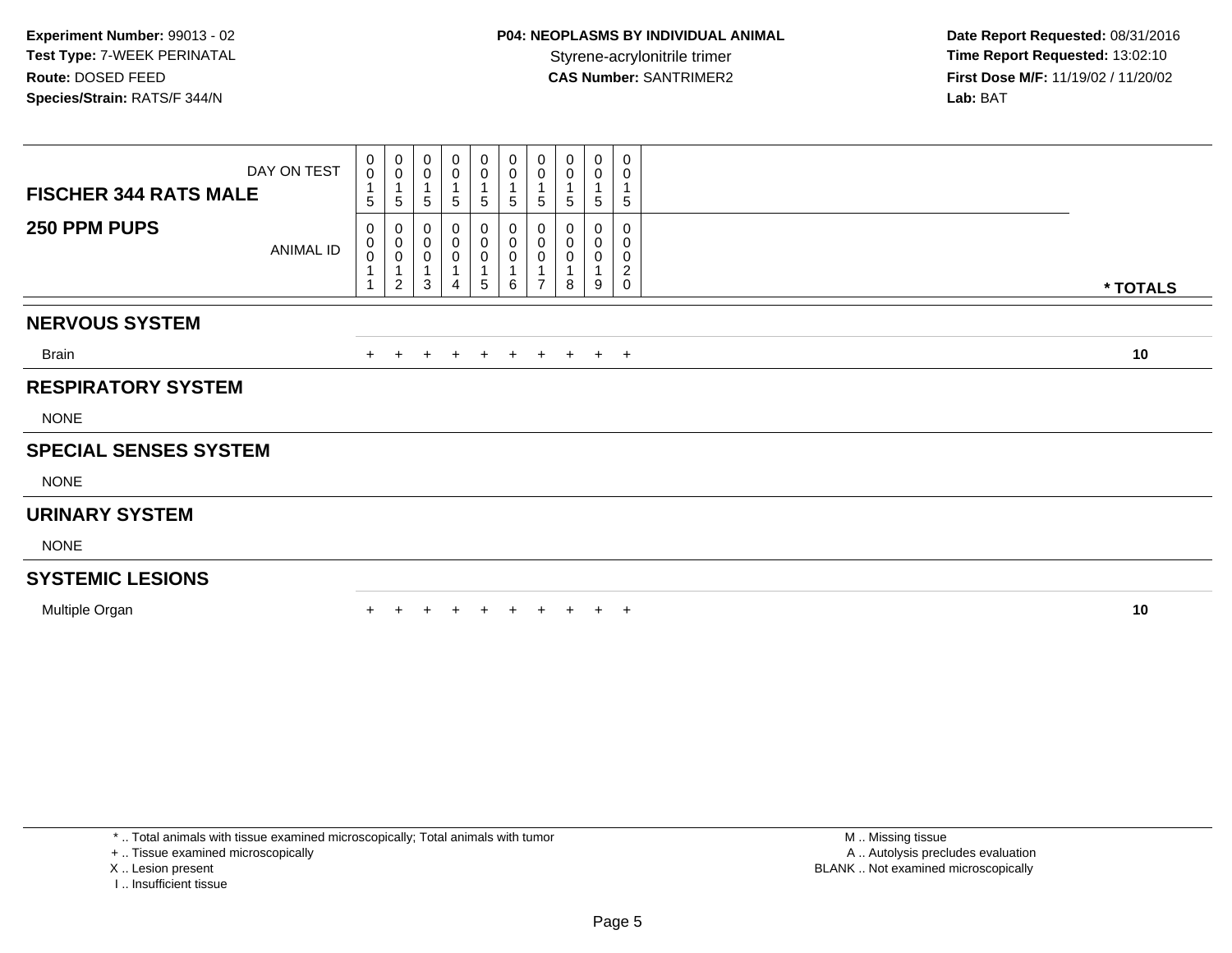| DAY ON TEST<br><b>FISCHER 344 RATS MALE</b> | 0<br>$\mathbf 0$<br>5         | 0<br>0<br>$\overline{\mathbf{1}}$<br>$\overline{5}$ | 0<br>0<br>-1<br>$\sqrt{5}$                   | 0<br>0<br>1<br>5                                | 0<br>0<br>1<br>5                   | 0<br>0<br>1<br>5             | 0<br>0<br>-1<br>$\sqrt{5}$                                                 | $\mathbf 0$<br>0<br>$\mathbf 1$<br>5 | 0<br>0<br>$\mathbf{1}$<br>$\sqrt{5}$      | $\pmb{0}$<br>0<br>$\mathbf{1}$<br>$\sqrt{5}$ |          |
|---------------------------------------------|-------------------------------|-----------------------------------------------------|----------------------------------------------|-------------------------------------------------|------------------------------------|------------------------------|----------------------------------------------------------------------------|--------------------------------------|-------------------------------------------|----------------------------------------------|----------|
| 500 PPM PUPS<br><b>ANIMAL ID</b>            | 0<br>0<br>0<br>$\overline{a}$ | 0<br>0<br>$\boldsymbol{0}$<br>$\frac{2}{2}$         | 0<br>0<br>$\mathbf 0$<br>$\overline{c}$<br>3 | 0<br>0<br>0<br>$\overline{2}$<br>$\overline{4}$ | 0<br>0<br>0<br>$\overline{c}$<br>5 | 0<br>0<br>0<br>$\frac{2}{6}$ | $\Omega$<br>$\mathbf 0$<br>$\mathbf 0$<br>$\overline{c}$<br>$\overline{7}$ | 0<br>0<br>0<br>$\overline{c}$<br>8   | $\Omega$<br>0<br>0<br>$\overline{2}$<br>9 | 0<br>0<br>0<br>$\mathbf{3}$<br>$\mathbf 0$   | * TOTALS |
| <b>ALIMENTARY SYSTEM</b>                    |                               |                                                     |                                              |                                                 |                                    |                              |                                                                            |                                      |                                           |                                              |          |
| Liver                                       | $+$                           | $+$                                                 | $+$                                          | $+$                                             | $+$                                | $+$                          | $+$                                                                        | $+$                                  |                                           | $+$ $+$                                      | 10       |
| <b>CARDIOVASCULAR SYSTEM</b>                |                               |                                                     |                                              |                                                 |                                    |                              |                                                                            |                                      |                                           |                                              |          |
| <b>NONE</b>                                 |                               |                                                     |                                              |                                                 |                                    |                              |                                                                            |                                      |                                           |                                              |          |
| <b>ENDOCRINE SYSTEM</b>                     |                               |                                                     |                                              |                                                 |                                    |                              |                                                                            |                                      |                                           |                                              |          |
| <b>NONE</b>                                 |                               |                                                     |                                              |                                                 |                                    |                              |                                                                            |                                      |                                           |                                              |          |
| <b>GENERAL BODY SYSTEM</b>                  |                               |                                                     |                                              |                                                 |                                    |                              |                                                                            |                                      |                                           |                                              |          |
| <b>NONE</b>                                 |                               |                                                     |                                              |                                                 |                                    |                              |                                                                            |                                      |                                           |                                              |          |
| <b>GENITAL SYSTEM</b>                       |                               |                                                     |                                              |                                                 |                                    |                              |                                                                            |                                      |                                           |                                              |          |
| <b>NONE</b>                                 |                               |                                                     |                                              |                                                 |                                    |                              |                                                                            |                                      |                                           |                                              |          |
| <b>HEMATOPOIETIC SYSTEM</b>                 |                               |                                                     |                                              |                                                 |                                    |                              |                                                                            |                                      |                                           |                                              |          |
| <b>NONE</b>                                 |                               |                                                     |                                              |                                                 |                                    |                              |                                                                            |                                      |                                           |                                              |          |
| <b>INTEGUMENTARY SYSTEM</b>                 |                               |                                                     |                                              |                                                 |                                    |                              |                                                                            |                                      |                                           |                                              |          |
| <b>NONE</b>                                 |                               |                                                     |                                              |                                                 |                                    |                              |                                                                            |                                      |                                           |                                              |          |
| <b>MUSCULOSKELETAL SYSTEM</b>               |                               |                                                     |                                              |                                                 |                                    |                              |                                                                            |                                      |                                           |                                              |          |
| <b>NONE</b>                                 |                               |                                                     |                                              |                                                 |                                    |                              |                                                                            |                                      |                                           |                                              |          |
|                                             |                               |                                                     |                                              |                                                 |                                    |                              |                                                                            |                                      |                                           |                                              |          |

\* .. Total animals with tissue examined microscopically; Total animals with tumor

+ .. Tissue examined microscopically

X .. Lesion present

I .. Insufficient tissue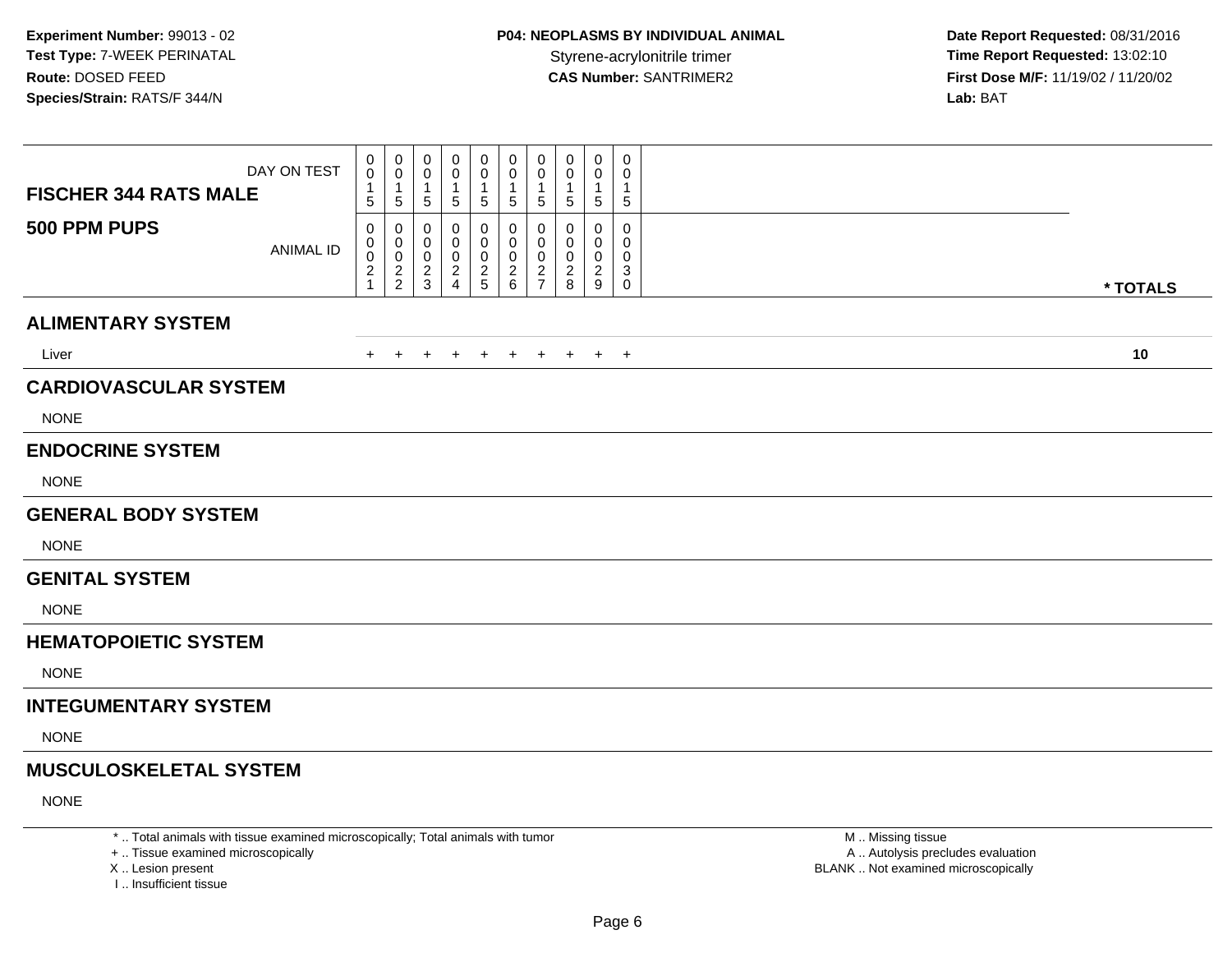| <b>FISCHER 344 RATS MALE</b> | DAY ON TEST      | 0<br>$\mathbf 0$<br>5                                          | $_{\rm 0}^{\rm 0}$<br>$\overline{1}$<br>5 | $\pmb{0}$<br>$\mathbf 0$<br>$\mathbf{1}$<br>5 | $\pmb{0}$<br>$\mathbf 0$<br>1<br>5                                  | $\begin{smallmatrix} 0\\0 \end{smallmatrix}$<br>$5\overline{)}$ | $_{\rm 0}^{\rm 0}$<br>$\mathbf 1$<br>$\overline{5}$ | $\pmb{0}$<br>$\pmb{0}$<br>5       | 0<br>0<br>5            | $_{\rm 0}^{\rm 0}$<br>$\sqrt{5}$ | $\boldsymbol{0}$<br>$\pmb{0}$<br>1<br>$\overline{5}$                              |          |
|------------------------------|------------------|----------------------------------------------------------------|-------------------------------------------|-----------------------------------------------|---------------------------------------------------------------------|-----------------------------------------------------------------|-----------------------------------------------------|-----------------------------------|------------------------|----------------------------------|-----------------------------------------------------------------------------------|----------|
| 500 PPM PUPS                 | <b>ANIMAL ID</b> | 0<br>$\mathbf 0$<br>$\begin{array}{c} 0 \\ 2 \\ 1 \end{array}$ | $0000$<br>22                              | 0<br>$\pmb{0}$<br>$\pmb{0}$<br>$\frac{2}{3}$  | 0<br>$\pmb{0}$<br>$\pmb{0}$<br>$\sqrt{2}$<br>$\boldsymbol{\Lambda}$ | 0<br>$\mathbf 0$<br>$\pmb{0}$<br>$\frac{2}{5}$                  | $_{\rm 0}^{\rm 0}$<br>$\frac{0}{2}$ 6               | 0<br>$\mathsf 0$<br>$\frac{0}{2}$ | 0<br>0<br>$_{\rm 8}^2$ | 0<br>$\pmb{0}$<br>$\frac{0}{2}$  | 0<br>$\mathsf{O}\xspace$<br>$\pmb{0}$<br>$\ensuremath{\mathsf{3}}$<br>$\mathbf 0$ | * TOTALS |
| <b>NERVOUS SYSTEM</b>        |                  |                                                                |                                           |                                               |                                                                     |                                                                 |                                                     |                                   |                        |                                  |                                                                                   |          |
| Brain                        |                  |                                                                |                                           | $\div$                                        | $\pm$                                                               | $\overline{+}$                                                  | $+$                                                 | $+$                               | $+$                    |                                  | $+$ $+$                                                                           | 10       |
| <b>RESPIRATORY SYSTEM</b>    |                  |                                                                |                                           |                                               |                                                                     |                                                                 |                                                     |                                   |                        |                                  |                                                                                   |          |
| <b>NONE</b>                  |                  |                                                                |                                           |                                               |                                                                     |                                                                 |                                                     |                                   |                        |                                  |                                                                                   |          |
| <b>SPECIAL SENSES SYSTEM</b> |                  |                                                                |                                           |                                               |                                                                     |                                                                 |                                                     |                                   |                        |                                  |                                                                                   |          |
| <b>NONE</b>                  |                  |                                                                |                                           |                                               |                                                                     |                                                                 |                                                     |                                   |                        |                                  |                                                                                   |          |
| <b>URINARY SYSTEM</b>        |                  |                                                                |                                           |                                               |                                                                     |                                                                 |                                                     |                                   |                        |                                  |                                                                                   |          |
| Kidney                       |                  | $+$                                                            |                                           | $\ddot{}$                                     | $\ddot{}$                                                           | $+$                                                             | $+$                                                 | $+$                               | $+$                    |                                  | $+$ $+$                                                                           | 10       |
| <b>SYSTEMIC LESIONS</b>      |                  |                                                                |                                           |                                               |                                                                     |                                                                 |                                                     |                                   |                        |                                  |                                                                                   |          |
| Multiple Organ               |                  |                                                                |                                           |                                               |                                                                     |                                                                 |                                                     | ÷                                 |                        | ÷                                | $\overline{+}$                                                                    | 10       |

\* .. Total animals with tissue examined microscopically; Total animals with tumor

+ .. Tissue examined microscopically

X .. Lesion present

I .. Insufficient tissue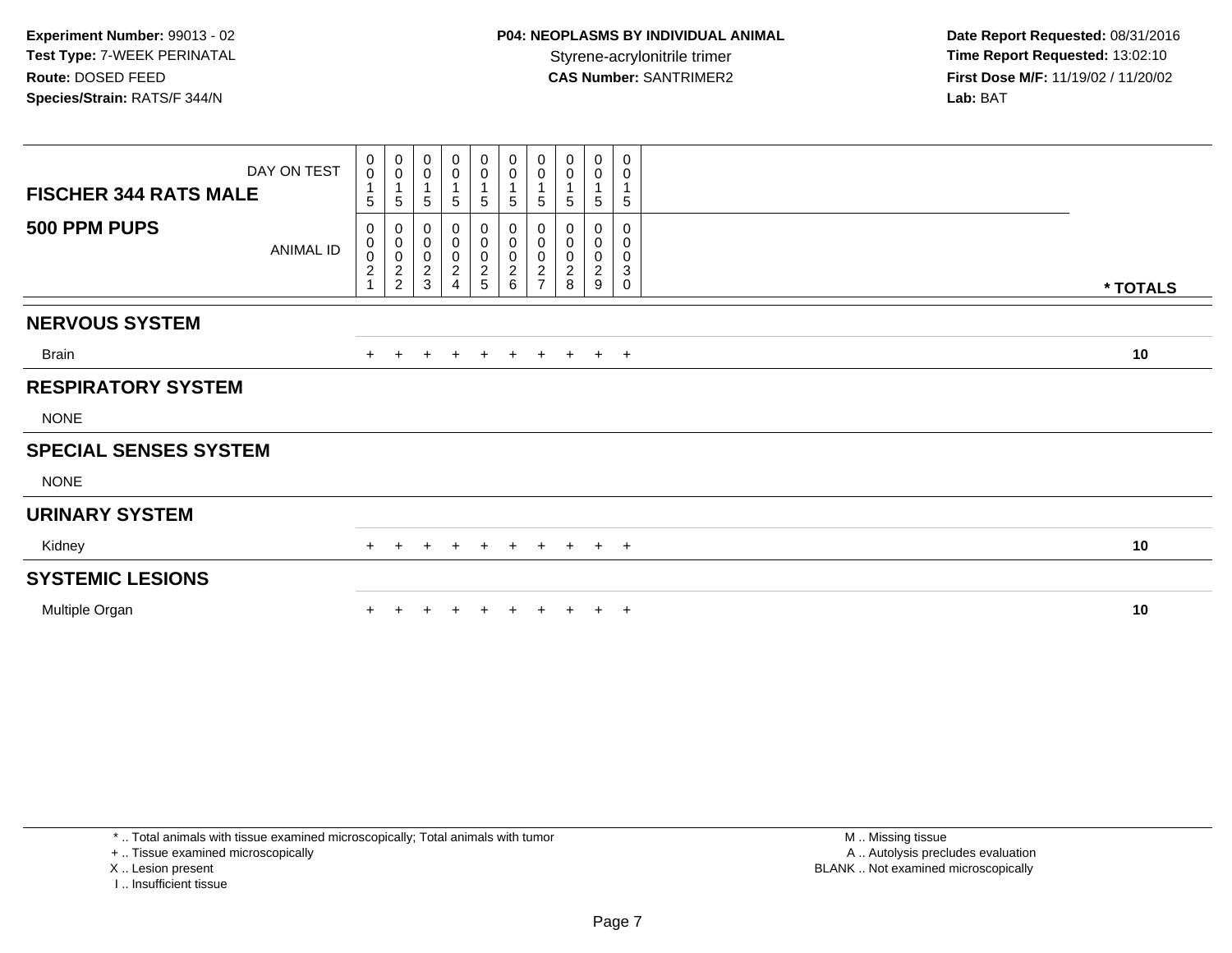| DAY ON TEST                       | 0<br>$\mathsf{O}\xspace$                           | $\begin{smallmatrix}0\0\0\end{smallmatrix}$<br>$\mathbf{1}$                                    | $\mathbf 0$<br>$\pmb{0}$                                                                             | 0<br>0                                                             | $\begin{smallmatrix} 0\\0 \end{smallmatrix}$           | 0<br>0<br>$\overline{1}$                                      | 0<br>$\pmb{0}$<br>$\mathbf{1}$                                                       | 0<br>0                          | $\mathbf 0$<br>0                                      | 0<br>0                                           |          |
|-----------------------------------|----------------------------------------------------|------------------------------------------------------------------------------------------------|------------------------------------------------------------------------------------------------------|--------------------------------------------------------------------|--------------------------------------------------------|---------------------------------------------------------------|--------------------------------------------------------------------------------------|---------------------------------|-------------------------------------------------------|--------------------------------------------------|----------|
| <b>FISCHER 344 RATS MALE</b>      | $\mathbf{1}$<br>5                                  | $\sqrt{5}$                                                                                     | $\mathbf{1}$<br>$\mathbf 5$                                                                          | $\mathbf{1}$<br>$\sqrt{5}$                                         | $\mathbf{1}$<br>$\sqrt{5}$                             | $\,$ 5 $\,$                                                   | $\sqrt{5}$                                                                           | 1<br>5                          | $\mathbf{1}$<br>$\sqrt{5}$                            | $\mathbf{1}$<br>$\sqrt{5}$                       |          |
| 1000 PPM PUPS<br><b>ANIMAL ID</b> | 0<br>0<br>$\mathbf 0$<br>$\ensuremath{\mathsf{3}}$ | 0<br>$\begin{smallmatrix}0\\0\end{smallmatrix}$<br>$\ensuremath{\mathsf{3}}$<br>$\overline{c}$ | $\pmb{0}$<br>$\begin{smallmatrix} 0\\0 \end{smallmatrix}$<br>$\ensuremath{\mathsf{3}}$<br>$\sqrt{3}$ | 0<br>0<br>$\pmb{0}$<br>$\ensuremath{\mathsf{3}}$<br>$\overline{4}$ | $\pmb{0}$<br>$\mathsf 0$<br>$\pmb{0}$<br>$\frac{3}{5}$ | 0<br>$\pmb{0}$<br>$\pmb{0}$<br>$\ensuremath{\mathsf{3}}$<br>6 | $\pmb{0}$<br>$\mathbf 0$<br>$\pmb{0}$<br>$\ensuremath{\mathsf{3}}$<br>$\overline{7}$ | 0<br>0<br>$\mathbf 0$<br>3<br>8 | 0<br>0<br>$\pmb{0}$<br>$\ensuremath{\mathsf{3}}$<br>9 | $\Omega$<br>0<br>$\mathbf 0$<br>4<br>$\mathbf 0$ | * TOTALS |
| <b>ALIMENTARY SYSTEM</b>          |                                                    |                                                                                                |                                                                                                      |                                                                    |                                                        |                                                               |                                                                                      |                                 |                                                       |                                                  |          |
| Liver                             | $+$                                                | $\ddot{}$                                                                                      | $\ddot{}$                                                                                            | $\ddot{}$                                                          | $\overline{+}$                                         | $+$                                                           | $+$                                                                                  | $+$                             |                                                       | $+$ $+$                                          | 10       |
| <b>CARDIOVASCULAR SYSTEM</b>      |                                                    |                                                                                                |                                                                                                      |                                                                    |                                                        |                                                               |                                                                                      |                                 |                                                       |                                                  |          |
| <b>NONE</b>                       |                                                    |                                                                                                |                                                                                                      |                                                                    |                                                        |                                                               |                                                                                      |                                 |                                                       |                                                  |          |
| <b>ENDOCRINE SYSTEM</b>           |                                                    |                                                                                                |                                                                                                      |                                                                    |                                                        |                                                               |                                                                                      |                                 |                                                       |                                                  |          |
| <b>NONE</b>                       |                                                    |                                                                                                |                                                                                                      |                                                                    |                                                        |                                                               |                                                                                      |                                 |                                                       |                                                  |          |
| <b>GENERAL BODY SYSTEM</b>        |                                                    |                                                                                                |                                                                                                      |                                                                    |                                                        |                                                               |                                                                                      |                                 |                                                       |                                                  |          |
| <b>NONE</b>                       |                                                    |                                                                                                |                                                                                                      |                                                                    |                                                        |                                                               |                                                                                      |                                 |                                                       |                                                  |          |
| <b>GENITAL SYSTEM</b>             |                                                    |                                                                                                |                                                                                                      |                                                                    |                                                        |                                                               |                                                                                      |                                 |                                                       |                                                  |          |
| Epididymis                        | $\ddot{}$                                          | $\ddot{}$                                                                                      | +                                                                                                    | $\ddot{}$                                                          |                                                        | $\ddot{}$                                                     | $\overline{+}$                                                                       | $\ddot{}$                       | $+$                                                   | $+$                                              | 10       |
| Seminal Vesicle                   |                                                    |                                                                                                | ٠                                                                                                    |                                                                    |                                                        | $\div$                                                        | $\pm$                                                                                | $\div$                          | $+$                                                   | $+$                                              | 10       |
| <b>Testes</b>                     |                                                    |                                                                                                | ÷                                                                                                    |                                                                    |                                                        | $\ddot{}$                                                     | $\pm$                                                                                | ÷                               | $+$                                                   | $+$                                              | 10       |
| <b>HEMATOPOIETIC SYSTEM</b>       |                                                    |                                                                                                |                                                                                                      |                                                                    |                                                        |                                                               |                                                                                      |                                 |                                                       |                                                  |          |
| Spleen                            | $+$                                                | $\pm$                                                                                          | $\pm$                                                                                                | $\pm$                                                              | $\pm$                                                  | $+$                                                           | $+$                                                                                  | $+$                             |                                                       | $+$ $+$                                          | 10       |
|                                   |                                                    |                                                                                                |                                                                                                      |                                                                    |                                                        |                                                               |                                                                                      |                                 |                                                       |                                                  |          |

# **INTEGUMENTARY SYSTEM**

NONE

\* .. Total animals with tissue examined microscopically; Total animals with tumor

+ .. Tissue examined microscopically

X .. Lesion present

I .. Insufficient tissue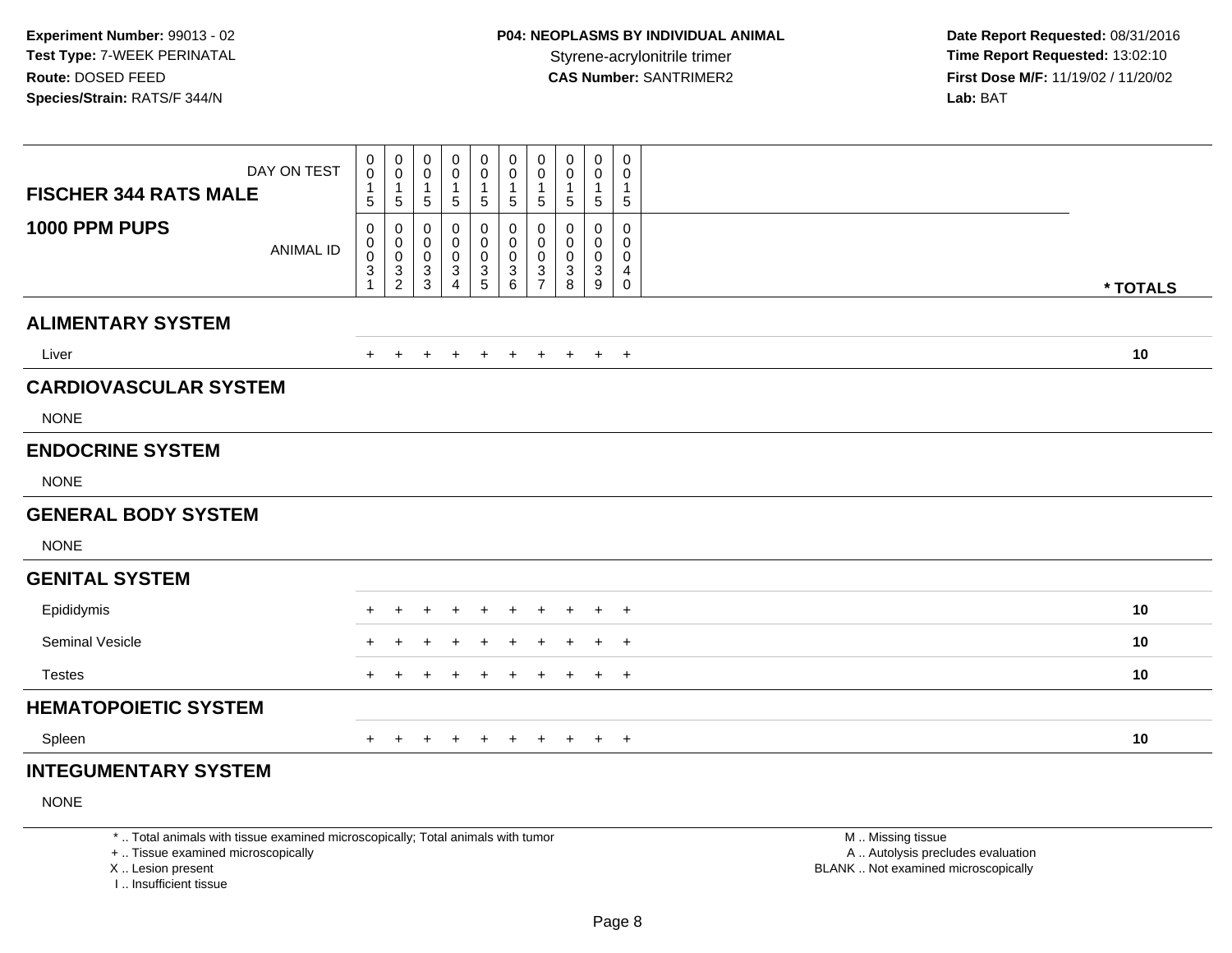| <b>FISCHER 344 RATS MALE</b>  | DAY ON TEST      | 0<br>$\pmb{0}$<br>1<br>5                                        | $\mathbf 0$<br>$\pmb{0}$<br>$\mathbf{1}$<br>$\sqrt{5}$                     | 0<br>$\mathbf 0$<br>5                                                     | 0<br>0<br>5                                | $\pmb{0}$<br>$\pmb{0}$<br>5                                            | $\mathbf 0$<br>$\mathbf 0$<br>$\sqrt{5}$                          | $\pmb{0}$<br>$\pmb{0}$<br>$\overline{1}$<br>$\overline{5}$            | 0<br>0<br>5                   | 0<br>0<br>1<br>5              | 0<br>0<br>5           |          |
|-------------------------------|------------------|-----------------------------------------------------------------|----------------------------------------------------------------------------|---------------------------------------------------------------------------|--------------------------------------------|------------------------------------------------------------------------|-------------------------------------------------------------------|-----------------------------------------------------------------------|-------------------------------|-------------------------------|-----------------------|----------|
| 1000 PPM PUPS                 | <b>ANIMAL ID</b> | 0<br>0<br>$\ddot{\mathbf{0}}$<br>$\ensuremath{\mathsf{3}}$<br>1 | 0<br>$\pmb{0}$<br>$\pmb{0}$<br>$\ensuremath{\mathsf{3}}$<br>$\overline{2}$ | 0<br>$\mathbf 0$<br>$\mathsf{O}\xspace$<br>$\ensuremath{\mathsf{3}}$<br>3 | 0<br>0<br>$\pmb{0}$<br>3<br>$\overline{4}$ | 0<br>$\pmb{0}$<br>$\pmb{0}$<br>$\ensuremath{\mathsf{3}}$<br>$\sqrt{5}$ | 0<br>$\mathbf 0$<br>$\mathbf 0$<br>$\ensuremath{\mathsf{3}}$<br>6 | 0<br>$\ddot{\mathbf{0}}$<br>$\pmb{0}$<br>$\sqrt{3}$<br>$\overline{7}$ | 0<br>0<br>$\pmb{0}$<br>3<br>8 | 0<br>0<br>$\pmb{0}$<br>3<br>9 | 0<br>0<br>0<br>4<br>0 | * TOTALS |
| <b>MUSCULOSKELETAL SYSTEM</b> |                  |                                                                 |                                                                            |                                                                           |                                            |                                                                        |                                                                   |                                                                       |                               |                               |                       |          |
| <b>NONE</b>                   |                  |                                                                 |                                                                            |                                                                           |                                            |                                                                        |                                                                   |                                                                       |                               |                               |                       |          |
| <b>NERVOUS SYSTEM</b>         |                  |                                                                 |                                                                            |                                                                           |                                            |                                                                        |                                                                   |                                                                       |                               |                               |                       |          |
| <b>Brain</b>                  |                  | $+$                                                             |                                                                            | $\pm$                                                                     | $\pm$                                      | $+$                                                                    | $+$                                                               | $+$                                                                   | $+$                           |                               | $+$ $+$               | 10       |
| <b>RESPIRATORY SYSTEM</b>     |                  |                                                                 |                                                                            |                                                                           |                                            |                                                                        |                                                                   |                                                                       |                               |                               |                       |          |
| <b>NONE</b>                   |                  |                                                                 |                                                                            |                                                                           |                                            |                                                                        |                                                                   |                                                                       |                               |                               |                       |          |
| <b>SPECIAL SENSES SYSTEM</b>  |                  |                                                                 |                                                                            |                                                                           |                                            |                                                                        |                                                                   |                                                                       |                               |                               |                       |          |
| <b>NONE</b>                   |                  |                                                                 |                                                                            |                                                                           |                                            |                                                                        |                                                                   |                                                                       |                               |                               |                       |          |
| <b>URINARY SYSTEM</b>         |                  |                                                                 |                                                                            |                                                                           |                                            |                                                                        |                                                                   |                                                                       |                               |                               |                       |          |
| Kidney                        |                  | $\pm$                                                           | $+$                                                                        | $+$                                                                       | $+$                                        | $+$                                                                    | $+$                                                               | $+$                                                                   | $+$                           | $+$ $+$                       |                       | 10       |
| <b>SYSTEMIC LESIONS</b>       |                  |                                                                 |                                                                            |                                                                           |                                            |                                                                        |                                                                   |                                                                       |                               |                               |                       |          |
| Multiple Organ                |                  |                                                                 |                                                                            |                                                                           |                                            |                                                                        |                                                                   |                                                                       |                               | $+$                           | $+$                   | 10       |

+ .. Tissue examined microscopically

X .. Lesion present

I .. Insufficient tissue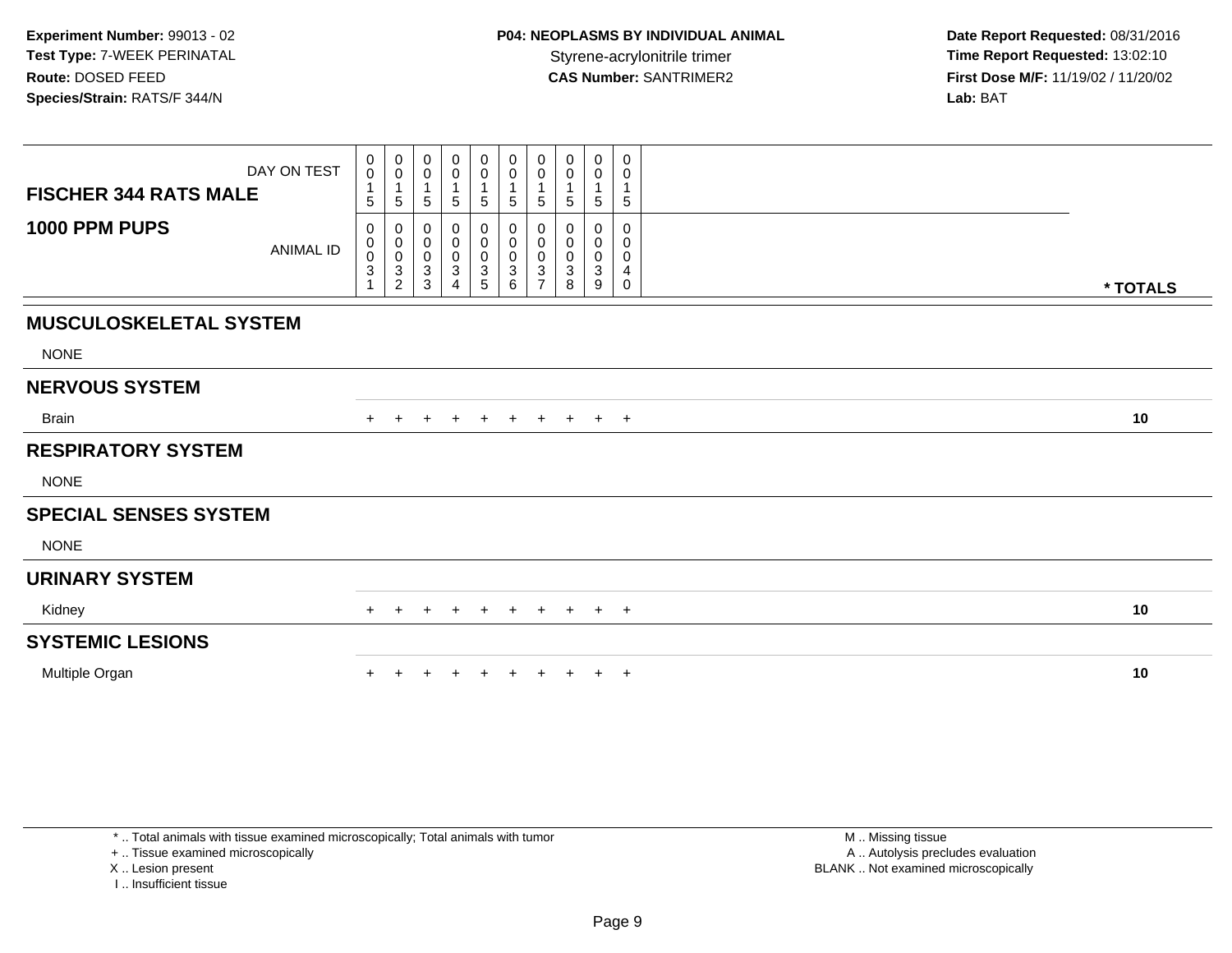| <b>FISCHER 344 RATS MALE</b>                                                     | DAY ON TEST                                                                     | $\,0\,$<br>$\mathbf 0$<br>1                           | $\pmb{0}$<br>$\mathbf 0$<br>$\mathbf{1}$                            | 0<br>$\pmb{0}$<br>$\mathbf 1$                                  | $\boldsymbol{0}$<br>$\mathsf 0$<br>$\mathbf{1}$                     | $\mathsf{O}\xspace$<br>$\mathbf 0$<br>$\mathbf{1}$ | $\pmb{0}$<br>$\mathsf{O}\xspace$<br>$\mathbf{1}$                            | $\pmb{0}$<br>$\pmb{0}$<br>$\mathbf{1}$                                        | $\pmb{0}$<br>$\pmb{0}$<br>$\mathbf 1$  | $\pmb{0}$<br>$\mathsf{O}\xspace$<br>$\mathbf{1}$                 | $\boldsymbol{0}$<br>$\mathbf 0$<br>$\overline{1}$                    |                                                                                               |          |
|----------------------------------------------------------------------------------|---------------------------------------------------------------------------------|-------------------------------------------------------|---------------------------------------------------------------------|----------------------------------------------------------------|---------------------------------------------------------------------|----------------------------------------------------|-----------------------------------------------------------------------------|-------------------------------------------------------------------------------|----------------------------------------|------------------------------------------------------------------|----------------------------------------------------------------------|-----------------------------------------------------------------------------------------------|----------|
|                                                                                  |                                                                                 | 5                                                     | $\sqrt{5}$                                                          | 5                                                              | 5                                                                   | 5                                                  | $\sqrt{5}$                                                                  | $\sqrt{5}$                                                                    | $\sqrt{5}$                             | $\overline{5}$                                                   | $\sqrt{5}$                                                           |                                                                                               |          |
| 2000 PPM PUPS                                                                    | <b>ANIMAL ID</b>                                                                | 0<br>$\pmb{0}$<br>$\overline{0}$<br>4<br>$\mathbf{1}$ | $\mathbf 0$<br>$\mathbf 0$<br>$\overline{0}$<br>4<br>$\overline{2}$ | $\mathbf 0$<br>$\mathbf 0$<br>$\mathbf 0$<br>4<br>$\mathbf{3}$ | 0<br>$\mathbf 0$<br>$\mathsf 0$<br>$\overline{4}$<br>$\overline{4}$ | 0<br>0<br>$\mathbf 0$<br>4<br>$\overline{5}$       | 0<br>$\mathbf 0$<br>$\overline{0}$<br>$\begin{array}{c} 4 \\ 6 \end{array}$ | $\mathbf 0$<br>$\mathbf 0$<br>$\mathbf 0$<br>$\overline{4}$<br>$\overline{7}$ | $\Omega$<br>$\mathbf 0$<br>0<br>4<br>8 | $\mathbf 0$<br>$\mathbf 0$<br>$\mathbf 0$<br>$\overline{4}$<br>9 | 0<br>$\mathbf 0$<br>$\mathbf 0$<br>$\sqrt{5}$<br>$\mathsf{O}\xspace$ |                                                                                               | * TOTALS |
| <b>ALIMENTARY SYSTEM</b>                                                         |                                                                                 |                                                       |                                                                     |                                                                |                                                                     |                                                    |                                                                             |                                                                               |                                        |                                                                  |                                                                      |                                                                                               |          |
| Liver                                                                            |                                                                                 | $\pm$                                                 | $\ddot{}$                                                           | $\ddot{}$                                                      | $\ddot{}$                                                           | $+$                                                | $+$                                                                         | $+$                                                                           | $+$                                    | $+$                                                              | $+$                                                                  |                                                                                               | 10       |
| <b>CARDIOVASCULAR SYSTEM</b>                                                     |                                                                                 |                                                       |                                                                     |                                                                |                                                                     |                                                    |                                                                             |                                                                               |                                        |                                                                  |                                                                      |                                                                                               |          |
| <b>NONE</b>                                                                      |                                                                                 |                                                       |                                                                     |                                                                |                                                                     |                                                    |                                                                             |                                                                               |                                        |                                                                  |                                                                      |                                                                                               |          |
| <b>ENDOCRINE SYSTEM</b>                                                          |                                                                                 |                                                       |                                                                     |                                                                |                                                                     |                                                    |                                                                             |                                                                               |                                        |                                                                  |                                                                      |                                                                                               |          |
| <b>NONE</b>                                                                      |                                                                                 |                                                       |                                                                     |                                                                |                                                                     |                                                    |                                                                             |                                                                               |                                        |                                                                  |                                                                      |                                                                                               |          |
| <b>GENERAL BODY SYSTEM</b>                                                       |                                                                                 |                                                       |                                                                     |                                                                |                                                                     |                                                    |                                                                             |                                                                               |                                        |                                                                  |                                                                      |                                                                                               |          |
| <b>NONE</b>                                                                      |                                                                                 |                                                       |                                                                     |                                                                |                                                                     |                                                    |                                                                             |                                                                               |                                        |                                                                  |                                                                      |                                                                                               |          |
| <b>GENITAL SYSTEM</b>                                                            |                                                                                 |                                                       |                                                                     |                                                                |                                                                     |                                                    |                                                                             |                                                                               |                                        |                                                                  |                                                                      |                                                                                               |          |
| Epididymis                                                                       |                                                                                 | $\pm$                                                 |                                                                     |                                                                |                                                                     | $\div$                                             | $\ddot{}$                                                                   | $\ddot{}$                                                                     | $\ddot{}$                              | $\overline{+}$                                                   | $^{+}$                                                               |                                                                                               | 10       |
| Prostate                                                                         |                                                                                 |                                                       |                                                                     |                                                                |                                                                     |                                                    |                                                                             |                                                                               |                                        |                                                                  | $+$                                                                  |                                                                                               | 10       |
| <b>Seminal Vesicle</b>                                                           |                                                                                 |                                                       |                                                                     |                                                                |                                                                     |                                                    |                                                                             |                                                                               |                                        |                                                                  | $\ddot{}$                                                            |                                                                                               | 10       |
| <b>Testes</b>                                                                    |                                                                                 | $\ddot{}$                                             |                                                                     | ÷                                                              |                                                                     | $\overline{+}$                                     | $+$                                                                         | $+$                                                                           | $\ddot{}$                              | $+$                                                              | $+$                                                                  |                                                                                               | 10       |
| <b>HEMATOPOIETIC SYSTEM</b>                                                      |                                                                                 |                                                       |                                                                     |                                                                |                                                                     |                                                    |                                                                             |                                                                               |                                        |                                                                  |                                                                      |                                                                                               |          |
| Spleen                                                                           |                                                                                 |                                                       |                                                                     |                                                                |                                                                     |                                                    | $\div$                                                                      | $\mathbf +$                                                                   |                                        |                                                                  | $+$                                                                  |                                                                                               | 10       |
| Thymus                                                                           |                                                                                 |                                                       |                                                                     |                                                                |                                                                     |                                                    |                                                                             |                                                                               |                                        |                                                                  |                                                                      |                                                                                               | 10       |
| +  Tissue examined microscopically<br>X  Lesion present<br>I Insufficient tissue | *  Total animals with tissue examined microscopically; Total animals with tumor |                                                       |                                                                     |                                                                |                                                                     |                                                    |                                                                             |                                                                               |                                        |                                                                  |                                                                      | M  Missing tissue<br>A  Autolysis precludes evaluation<br>BLANK  Not examined microscopically |          |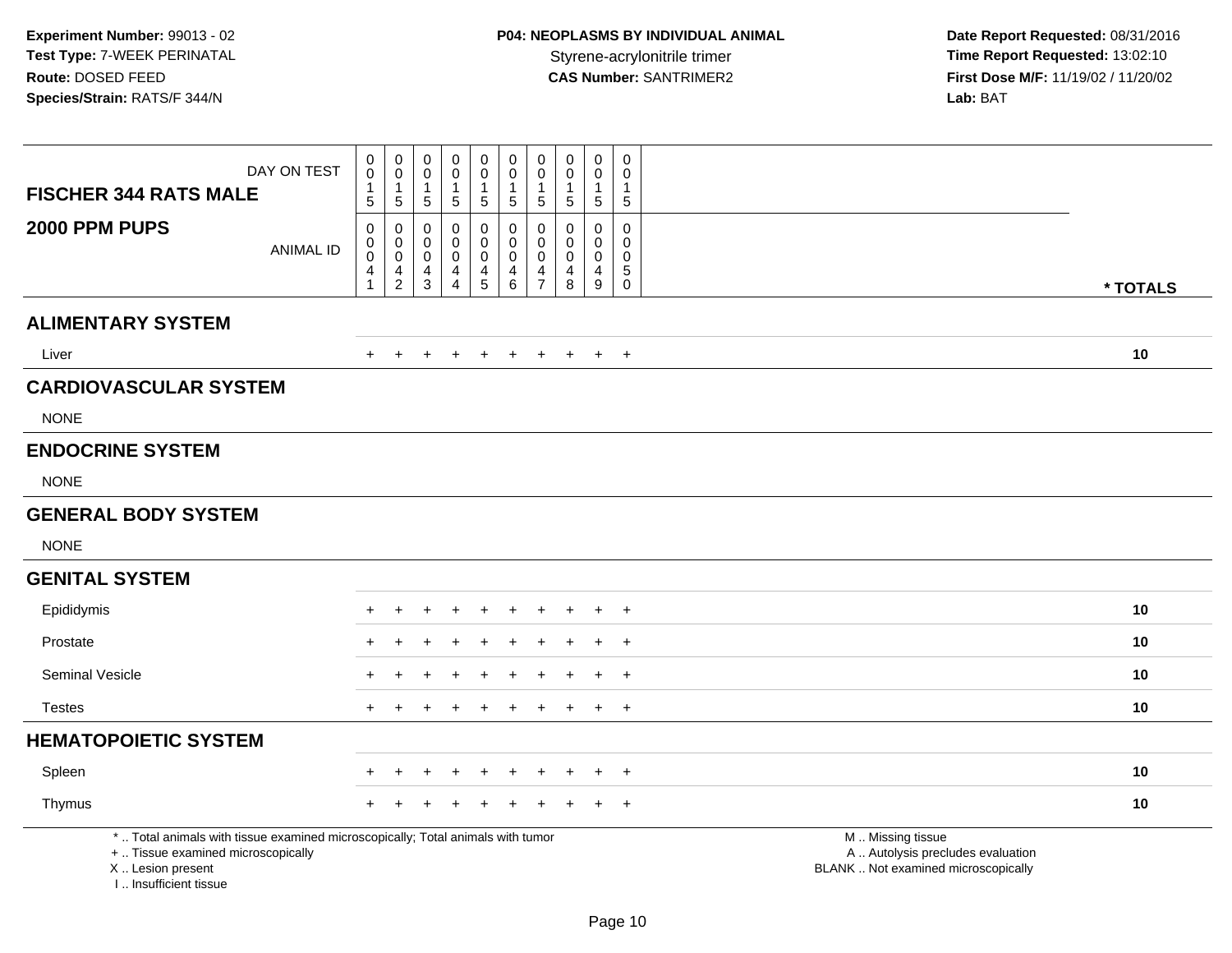| DAY ON TEST                       | $\pmb{0}$<br>$\mathbf 0$<br>1 | 0<br>0<br>$\mathbf{1}$                                          | 0<br>0<br>$\mathbf{1}$ | 0<br>0<br>$\mathbf{1}$                     | $\mathbf 0$<br>$\pmb{0}$<br>$\mathbf{1}$ | $\mathbf 0$<br>0<br>-1              | 0<br>$\mathbf 0$<br>$\mathbf{1}$             | 0<br>0                          | $\pmb{0}$<br>0<br>$\mathbf{1}$ | 0<br>0<br>$\mathbf{1}$                    |          |  |
|-----------------------------------|-------------------------------|-----------------------------------------------------------------|------------------------|--------------------------------------------|------------------------------------------|-------------------------------------|----------------------------------------------|---------------------------------|--------------------------------|-------------------------------------------|----------|--|
| <b>FISCHER 344 RATS MALE</b>      | 5                             | $5\,$                                                           | 5                      | $5\phantom{.0}$                            | $\sqrt{5}$                               | $\sqrt{5}$                          | $\sqrt{5}$                                   | 5                               | $\sqrt{5}$                     | $\sqrt{5}$                                |          |  |
| 2000 PPM PUPS<br><b>ANIMAL ID</b> | 0<br>0<br>0<br>4<br>1         | 0<br>$\pmb{0}$<br>$\pmb{0}$<br>$\overline{4}$<br>$\overline{2}$ | 0<br>0<br>0<br>4<br>3  | 0<br>0<br>$\pmb{0}$<br>4<br>$\overline{4}$ | 0<br>$\pmb{0}$<br>$\pmb{0}$<br>4<br>5    | 0<br>0<br>$\pmb{0}$<br>4<br>$\,6\,$ | 0<br>0<br>$\mathbf 0$<br>4<br>$\overline{7}$ | 0<br>0<br>$\mathbf 0$<br>4<br>8 | 0<br>0<br>0<br>4<br>9          | $\mathbf 0$<br>0<br>0<br>$\,$ 5 $\,$<br>0 | * TOTALS |  |
| <b>INTEGUMENTARY SYSTEM</b>       |                               |                                                                 |                        |                                            |                                          |                                     |                                              |                                 |                                |                                           |          |  |
| <b>NONE</b>                       |                               |                                                                 |                        |                                            |                                          |                                     |                                              |                                 |                                |                                           |          |  |
| <b>MUSCULOSKELETAL SYSTEM</b>     |                               |                                                                 |                        |                                            |                                          |                                     |                                              |                                 |                                |                                           |          |  |
| <b>NONE</b>                       |                               |                                                                 |                        |                                            |                                          |                                     |                                              |                                 |                                |                                           |          |  |
| <b>NERVOUS SYSTEM</b>             |                               |                                                                 |                        |                                            |                                          |                                     |                                              |                                 |                                |                                           |          |  |
| <b>Brain</b>                      | $+$                           |                                                                 | ٠                      |                                            | $\div$                                   | $+$                                 | $+$                                          | $+$                             |                                | $+$ $+$                                   | 10       |  |
| <b>RESPIRATORY SYSTEM</b>         |                               |                                                                 |                        |                                            |                                          |                                     |                                              |                                 |                                |                                           |          |  |
| <b>NONE</b>                       |                               |                                                                 |                        |                                            |                                          |                                     |                                              |                                 |                                |                                           |          |  |
| <b>SPECIAL SENSES SYSTEM</b>      |                               |                                                                 |                        |                                            |                                          |                                     |                                              |                                 |                                |                                           |          |  |
| <b>NONE</b>                       |                               |                                                                 |                        |                                            |                                          |                                     |                                              |                                 |                                |                                           |          |  |
| <b>URINARY SYSTEM</b>             |                               |                                                                 |                        |                                            |                                          |                                     |                                              |                                 |                                |                                           |          |  |
| Kidney                            | $+$                           | $\pm$                                                           | $+$                    | $+$                                        | $+$                                      | $+$                                 | $+$                                          | $+$                             |                                | $+$ $+$                                   | 10       |  |
| <b>SYSTEMIC LESIONS</b>           |                               |                                                                 |                        |                                            |                                          |                                     |                                              |                                 |                                |                                           |          |  |
| Multiple Organ                    |                               |                                                                 |                        |                                            |                                          |                                     |                                              |                                 | $+$                            | $+$                                       | 10       |  |

+ .. Tissue examined microscopically

X .. Lesion present

I .. Insufficient tissue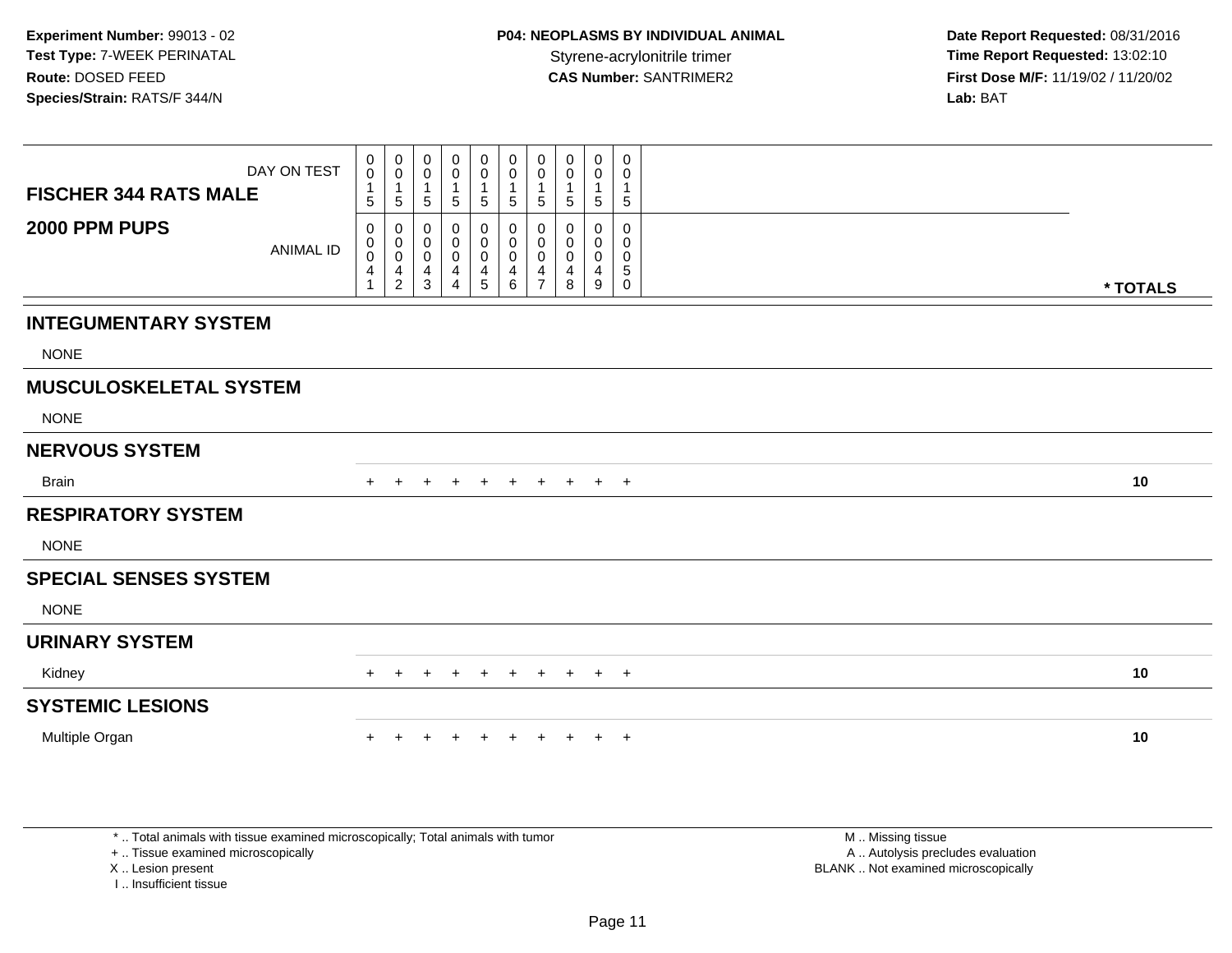**Date Report Requested:** 08/31/2016 **First Dose M/F:** 11/19/02 / 11/20/02<br>Lab: BAT **Lab:** BAT

| <b>FISCHER 344 RATS MALE</b>                                                                                                                                        | DAY ON TEST      | $\boldsymbol{0}$<br>$\ddot{\mathbf{0}}$<br>$\mathbf 0$<br>$\overline{3}$ | $\begin{smallmatrix}0\0\0\end{smallmatrix}$<br>$\mathbf{1}$<br>$\sqrt{5}$ | $\pmb{0}$<br>$\pmb{0}$<br>$\mathbf{1}$<br>$\overline{5}$ | 0<br>$\mathbf 0$<br>1<br>$\sqrt{5}$       | $\pmb{0}$<br>$\pmb{0}$<br>$\mathbf{1}$<br>$5\phantom{.0}$ | $_0^0$<br>1<br>5                                                       | $\begin{smallmatrix}0\0\0\end{smallmatrix}$<br>1<br>$\overline{5}$ | $\mathbf 0$<br>$\ddot{\mathbf{0}}$<br>$\overline{1}$<br>$\sqrt{5}$               | $\boldsymbol{0}$<br>0<br>$\overline{1}$<br>$\sqrt{5}$    | 0<br>$\mathbf 0$<br>$\mathbf{1}$<br>$\sqrt{5}$           |                                                                                               |
|---------------------------------------------------------------------------------------------------------------------------------------------------------------------|------------------|--------------------------------------------------------------------------|---------------------------------------------------------------------------|----------------------------------------------------------|-------------------------------------------|-----------------------------------------------------------|------------------------------------------------------------------------|--------------------------------------------------------------------|----------------------------------------------------------------------------------|----------------------------------------------------------|----------------------------------------------------------|-----------------------------------------------------------------------------------------------|
| 4000 PPM PUPS                                                                                                                                                       | <b>ANIMAL ID</b> | $\mathbf 0$<br>0<br>$\ddot{\mathbf{0}}$<br>$\sqrt{5}$<br>1               | 0<br>0<br>$\pmb{0}$<br>$\frac{5}{2}$                                      | $\pmb{0}$<br>$\mathbf 0$<br>$\mathbf 0$<br>$\frac{5}{3}$ | 0<br>$\mathbf 0$<br>0<br>$\,$ 5 $\,$<br>4 | 0<br>$\mathbf 0$<br>$\pmb{0}$<br>$\frac{5}{5}$            | $\mathsf 0$<br>0<br>$\pmb{0}$<br>$\begin{array}{c} 5 \\ 6 \end{array}$ | 0<br>$\mathbf 0$<br>$\mathbf 0$<br>$\frac{5}{7}$                   | $\pmb{0}$<br>$\mathbf 0$<br>$\mathbf 0$<br>$\begin{array}{c} 5 \\ 8 \end{array}$ | $\mathsf{O}\xspace$<br>$\mathbf 0$<br>0<br>$\frac{5}{9}$ | $\pmb{0}$<br>$\Omega$<br>$\mathbf 0$<br>6<br>$\mathbf 0$ | * TOTALS                                                                                      |
| <b>ALIMENTARY SYSTEM</b>                                                                                                                                            |                  |                                                                          |                                                                           |                                                          |                                           |                                                           |                                                                        |                                                                    |                                                                                  |                                                          |                                                          |                                                                                               |
| Liver                                                                                                                                                               |                  | $\ddot{}$                                                                | $\overline{+}$                                                            |                                                          |                                           |                                                           | $\overline{+}$                                                         | $\ddot{}$                                                          | $+$                                                                              |                                                          | $+$ $+$                                                  | 10                                                                                            |
| <b>CARDIOVASCULAR SYSTEM</b>                                                                                                                                        |                  |                                                                          |                                                                           |                                                          |                                           |                                                           |                                                                        |                                                                    |                                                                                  |                                                          |                                                          |                                                                                               |
| <b>NONE</b>                                                                                                                                                         |                  |                                                                          |                                                                           |                                                          |                                           |                                                           |                                                                        |                                                                    |                                                                                  |                                                          |                                                          |                                                                                               |
| <b>ENDOCRINE SYSTEM</b>                                                                                                                                             |                  |                                                                          |                                                                           |                                                          |                                           |                                                           |                                                                        |                                                                    |                                                                                  |                                                          |                                                          |                                                                                               |
| <b>NONE</b>                                                                                                                                                         |                  |                                                                          |                                                                           |                                                          |                                           |                                                           |                                                                        |                                                                    |                                                                                  |                                                          |                                                          |                                                                                               |
| <b>GENERAL BODY SYSTEM</b>                                                                                                                                          |                  |                                                                          |                                                                           |                                                          |                                           |                                                           |                                                                        |                                                                    |                                                                                  |                                                          |                                                          |                                                                                               |
| <b>NONE</b>                                                                                                                                                         |                  |                                                                          |                                                                           |                                                          |                                           |                                                           |                                                                        |                                                                    |                                                                                  |                                                          |                                                          |                                                                                               |
| <b>GENITAL SYSTEM</b>                                                                                                                                               |                  |                                                                          |                                                                           |                                                          |                                           |                                                           |                                                                        |                                                                    |                                                                                  |                                                          |                                                          |                                                                                               |
| Epididymis                                                                                                                                                          |                  | $\ddot{}$                                                                | $+$                                                                       | $\ddot{}$                                                | $\pm$                                     | $\ddot{}$                                                 | $+$                                                                    | $+$                                                                | $+$                                                                              | $+$                                                      | $+$                                                      | 10                                                                                            |
| Prostate                                                                                                                                                            |                  |                                                                          |                                                                           |                                                          |                                           |                                                           |                                                                        |                                                                    |                                                                                  |                                                          | $\ddot{}$                                                | 10                                                                                            |
| Seminal Vesicle                                                                                                                                                     |                  |                                                                          |                                                                           |                                                          |                                           |                                                           |                                                                        |                                                                    |                                                                                  |                                                          | $\ddot{}$                                                | 10                                                                                            |
| <b>Testes</b>                                                                                                                                                       |                  | $+$                                                                      | $\div$                                                                    |                                                          |                                           |                                                           |                                                                        |                                                                    |                                                                                  | $+$                                                      | $+$                                                      | 10                                                                                            |
| <b>HEMATOPOIETIC SYSTEM</b>                                                                                                                                         |                  |                                                                          |                                                                           |                                                          |                                           |                                                           |                                                                        |                                                                    |                                                                                  |                                                          |                                                          |                                                                                               |
| Spleen                                                                                                                                                              |                  |                                                                          |                                                                           |                                                          |                                           |                                                           | $\overline{ }$                                                         | $\pm$                                                              | $\div$                                                                           | $\pm$                                                    | $+$                                                      | 10                                                                                            |
| Thymus                                                                                                                                                              |                  |                                                                          |                                                                           |                                                          |                                           |                                                           |                                                                        |                                                                    |                                                                                  |                                                          | $\ddot{}$                                                | 10                                                                                            |
| *  Total animals with tissue examined microscopically; Total animals with tumor<br>+  Tissue examined microscopically<br>X  Lesion present<br>I Insufficient tissue |                  |                                                                          |                                                                           |                                                          |                                           |                                                           |                                                                        |                                                                    |                                                                                  |                                                          |                                                          | M  Missing tissue<br>A  Autolysis precludes evaluation<br>BLANK  Not examined microscopically |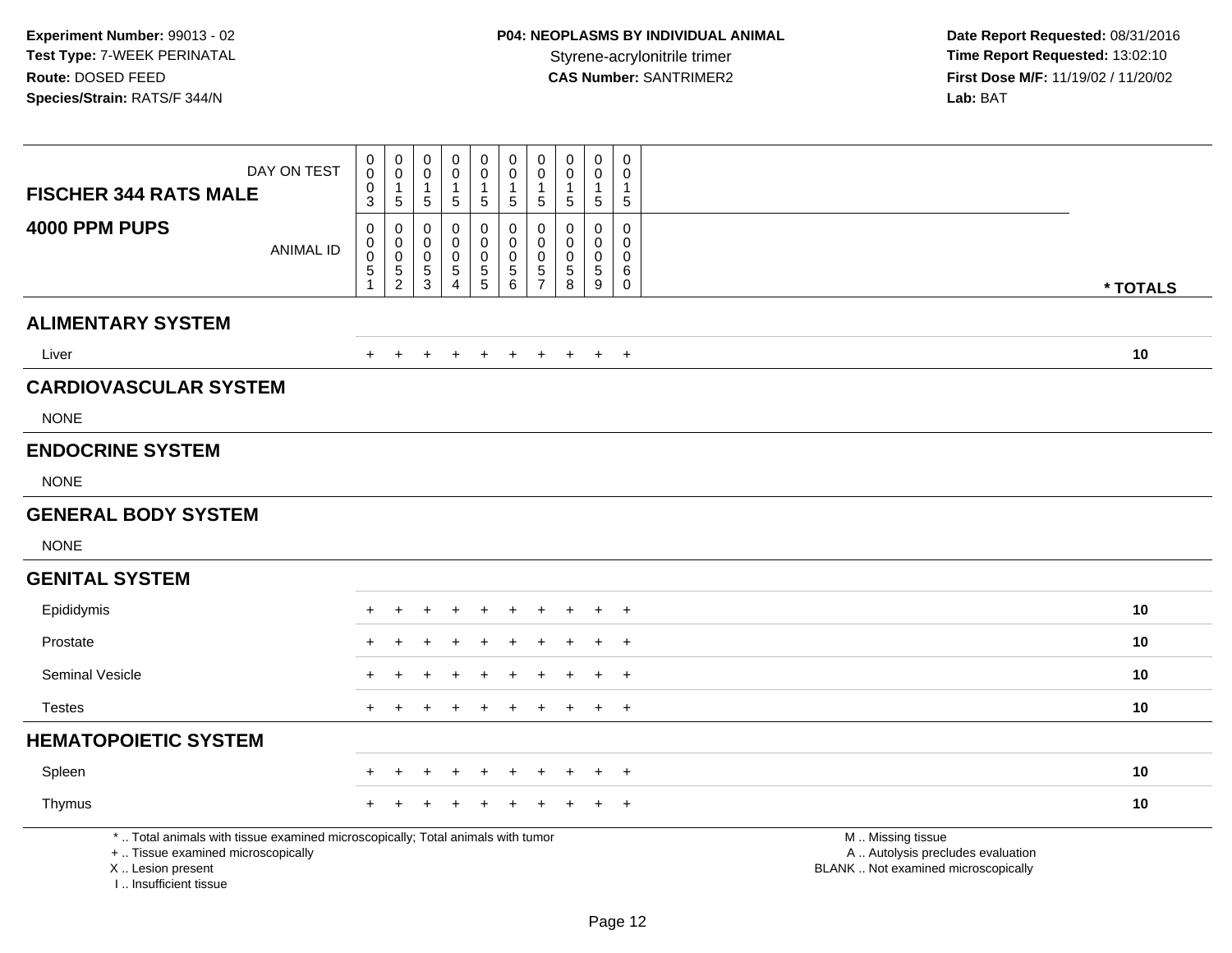| DAY ON TEST<br><b>FISCHER 344 RATS MALE</b> | $\mathbf 0$<br>$\pmb{0}$<br>0<br>$\ensuremath{\mathsf{3}}$ | $\pmb{0}$<br>$\mathbf 0$<br>$\mathbf{1}$<br>$\sqrt{5}$ | 0<br>0<br>1<br>5                | 0<br>0<br>$\mathbf 1$<br>5 | $\pmb{0}$<br>$\pmb{0}$<br>1<br>$\sqrt{5}$    | $\mathbf 0$<br>$\mathbf 0$<br>$\mathbf{1}$<br>$\sqrt{5}$               | $\boldsymbol{0}$<br>$\boldsymbol{0}$<br>$\mathbf{1}$<br>$\sqrt{5}$ | $\pmb{0}$<br>0<br>$\mathbf{1}$<br>5 | $\mathbf 0$<br>0<br>$\mathbf{1}$<br>5     | 0<br>0<br>$\sqrt{5}$  |          |
|---------------------------------------------|------------------------------------------------------------|--------------------------------------------------------|---------------------------------|----------------------------|----------------------------------------------|------------------------------------------------------------------------|--------------------------------------------------------------------|-------------------------------------|-------------------------------------------|-----------------------|----------|
| 4000 PPM PUPS<br><b>ANIMAL ID</b>           | 0<br>0<br>$\mathsf 0$<br>$\mathbf 5$                       | 0<br>$\pmb{0}$<br>$\frac{0}{5}$<br>$\overline{2}$      | 0<br>0<br>0<br>$\,$ 5 $\,$<br>3 | 0<br>0<br>0<br>5<br>4      | 0<br>$\pmb{0}$<br>$\pmb{0}$<br>$\frac{5}{5}$ | 0<br>$\pmb{0}$<br>$\mathbf 0$<br>$\begin{array}{c} 5 \\ 6 \end{array}$ | $\mathbf 0$<br>$\boldsymbol{0}$<br>$\mathbf 0$<br>$\frac{5}{7}$    | 0<br>0<br>$\mathbf 0$<br>5<br>8     | 0<br>$\mathbf 0$<br>$\mathbf 0$<br>5<br>9 | 0<br>0<br>0<br>6<br>0 | * TOTALS |
| <b>INTEGUMENTARY SYSTEM</b>                 |                                                            |                                                        |                                 |                            |                                              |                                                                        |                                                                    |                                     |                                           |                       |          |
| <b>NONE</b>                                 |                                                            |                                                        |                                 |                            |                                              |                                                                        |                                                                    |                                     |                                           |                       |          |
| <b>MUSCULOSKELETAL SYSTEM</b>               |                                                            |                                                        |                                 |                            |                                              |                                                                        |                                                                    |                                     |                                           |                       |          |
| <b>Skeletal Muscle</b>                      | $+$                                                        |                                                        |                                 |                            |                                              | $\ddot{}$                                                              | $\pm$                                                              | $\pm$                               | $+$                                       | $+$                   | 10       |
| <b>NERVOUS SYSTEM</b>                       |                                                            |                                                        |                                 |                            |                                              |                                                                        |                                                                    |                                     |                                           |                       |          |
| <b>Brain</b>                                | +                                                          |                                                        |                                 |                            | $\pm$                                        | $\pm$                                                                  | $\pm$                                                              | $\pm$                               | $+$                                       | $+$                   | 10       |
| <b>RESPIRATORY SYSTEM</b>                   |                                                            |                                                        |                                 |                            |                                              |                                                                        |                                                                    |                                     |                                           |                       |          |
| <b>NONE</b>                                 |                                                            |                                                        |                                 |                            |                                              |                                                                        |                                                                    |                                     |                                           |                       |          |
| <b>SPECIAL SENSES SYSTEM</b>                |                                                            |                                                        |                                 |                            |                                              |                                                                        |                                                                    |                                     |                                           |                       |          |
| <b>NONE</b>                                 |                                                            |                                                        |                                 |                            |                                              |                                                                        |                                                                    |                                     |                                           |                       |          |
| <b>URINARY SYSTEM</b>                       |                                                            |                                                        |                                 |                            |                                              |                                                                        |                                                                    |                                     |                                           |                       |          |
| Kidney                                      |                                                            |                                                        |                                 |                            |                                              |                                                                        |                                                                    |                                     | ÷                                         | $\overline{+}$        | 10       |
| <b>SYSTEMIC LESIONS</b>                     |                                                            |                                                        |                                 |                            |                                              |                                                                        |                                                                    |                                     |                                           |                       |          |
| Multiple Organ                              | +                                                          |                                                        | ÷                               |                            | $\div$                                       | $\pm$                                                                  | $\pm$                                                              | $\ddot{}$                           | $+$                                       | $+$                   | 10       |

# \*\*\* END OF MALE DATA \*\*\*

\* .. Total animals with tissue examined microscopically; Total animals with tumor

+ .. Tissue examined microscopically

X .. Lesion present

I .. Insufficient tissue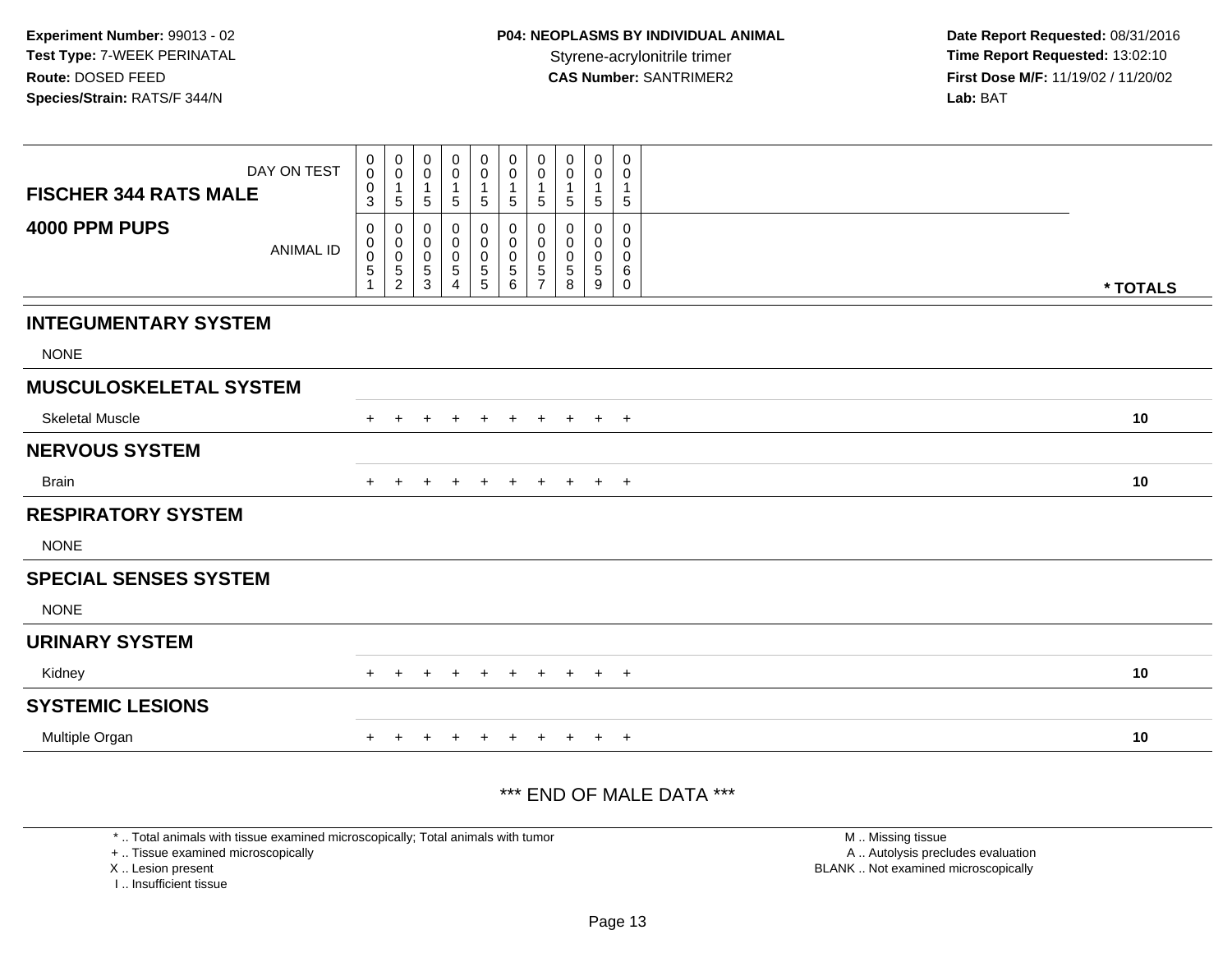| <b>FISCHER 344 RATS FEMALE</b> | DAY ON TEST      | 0<br>$\mathbf 0$<br>$\mathbf{1}$<br>5 | $\pmb{0}$<br>$\mathbf 0$<br>$\mathbf{1}$<br>5    | 0<br>$\pmb{0}$<br>$\mathbf 1$<br>$\sqrt{5}$   | $\mathbf 0$<br>0<br>$\mathbf{1}$<br>$\sqrt{5}$ | $\pmb{0}$<br>$\pmb{0}$<br>$\mathbf{1}$<br>$\sqrt{5}$ | 0<br>$\mathbf 0$<br>$\mathbf{1}$<br>5 | $\pmb{0}$<br>$\mathbf 0$<br>$\mathbf{1}$<br>$\overline{5}$ | 0<br>0<br>$\mathbf{1}$<br>$5\phantom{.0}$ | $\pmb{0}$<br>0<br>$\mathbf{1}$<br>$\sqrt{5}$ | $\mathbf 0$<br>0<br>$\mathbf{1}$<br>$\sqrt{5}$       |          |  |
|--------------------------------|------------------|---------------------------------------|--------------------------------------------------|-----------------------------------------------|------------------------------------------------|------------------------------------------------------|---------------------------------------|------------------------------------------------------------|-------------------------------------------|----------------------------------------------|------------------------------------------------------|----------|--|
| 0 PPM PUPS                     | <b>ANIMAL ID</b> | 0<br>0<br>$\mathbf 0$<br>6            | 0<br>$\mathbf 0$<br>$\mathbf 0$<br>$\frac{6}{2}$ | $\mathbf 0$<br>0<br>$\mathsf 0$<br>$\,6$<br>3 | 0<br>$\mathbf 0$<br>$\pmb{0}$<br>6<br>4        | 0<br>$\mathbf 0$<br>$\mathbf 0$<br>$\,6$<br>5        | 0<br>0<br>0<br>6<br>6                 | 0<br>$\mathbf 0$<br>$\pmb{0}$<br>6<br>$\overline{7}$       | 0<br>0<br>$\mathbf 0$<br>6<br>8           | 0<br>0<br>0<br>6<br>9                        | 0<br>0<br>$\pmb{0}$<br>$\overline{7}$<br>$\mathbf 0$ | * TOTALS |  |
| <b>ALIMENTARY SYSTEM</b>       |                  |                                       |                                                  |                                               |                                                |                                                      |                                       |                                                            |                                           |                                              |                                                      |          |  |
| Liver                          |                  | $+$                                   | $+$                                              | $\ddot{}$                                     | $\ddot{}$                                      | $+$                                                  | $+$                                   | $+$                                                        | $+$                                       |                                              | $+$ $+$                                              | 10       |  |
| <b>CARDIOVASCULAR SYSTEM</b>   |                  |                                       |                                                  |                                               |                                                |                                                      |                                       |                                                            |                                           |                                              |                                                      |          |  |
| <b>NONE</b>                    |                  |                                       |                                                  |                                               |                                                |                                                      |                                       |                                                            |                                           |                                              |                                                      |          |  |
| <b>ENDOCRINE SYSTEM</b>        |                  |                                       |                                                  |                                               |                                                |                                                      |                                       |                                                            |                                           |                                              |                                                      |          |  |
| <b>NONE</b>                    |                  |                                       |                                                  |                                               |                                                |                                                      |                                       |                                                            |                                           |                                              |                                                      |          |  |
| <b>GENERAL BODY SYSTEM</b>     |                  |                                       |                                                  |                                               |                                                |                                                      |                                       |                                                            |                                           |                                              |                                                      |          |  |
| <b>NONE</b>                    |                  |                                       |                                                  |                                               |                                                |                                                      |                                       |                                                            |                                           |                                              |                                                      |          |  |
| <b>GENITAL SYSTEM</b>          |                  |                                       |                                                  |                                               |                                                |                                                      |                                       |                                                            |                                           |                                              |                                                      |          |  |
| Ovary                          |                  | $\ddot{}$                             | $\pm$                                            | ٠                                             |                                                | $\div$                                               | $\ddot{}$                             | $\ddot{}$                                                  | $\pm$                                     | $+$                                          | $^{+}$                                               | 10       |  |
| <b>Uterus</b>                  |                  |                                       |                                                  |                                               |                                                |                                                      |                                       |                                                            | $\div$                                    | $\pm$                                        | $+$                                                  | 10       |  |
| Vagina                         |                  | $+$                                   | $\pm$                                            |                                               |                                                |                                                      | $\ddot{}$                             | $\div$                                                     | $\pm$                                     | $+$                                          | $+$                                                  | 10       |  |
| <b>HEMATOPOIETIC SYSTEM</b>    |                  |                                       |                                                  |                                               |                                                |                                                      |                                       |                                                            |                                           |                                              |                                                      |          |  |
| Spleen                         |                  | $\pm$                                 | $\ddot{}$                                        | $\overline{+}$                                | $\ddot{}$                                      | $\ddot{}$                                            | $\ddot{}$                             | $\ddot{}$                                                  | $\ddot{}$                                 | $+$                                          | $^{+}$                                               | 10       |  |
| Thymus                         |                  | $+$                                   | $+$                                              | $\ddot{}$                                     | $\pm$                                          | $\overline{+}$                                       | $+$                                   | $+$                                                        | $+$                                       |                                              | $+$ $+$                                              | 10       |  |
| <b>INTEGUMENTARY SYSTEM</b>    |                  |                                       |                                                  |                                               |                                                |                                                      |                                       |                                                            |                                           |                                              |                                                      |          |  |

+ .. Tissue examined microscopically

X .. Lesion present

I .. Insufficient tissue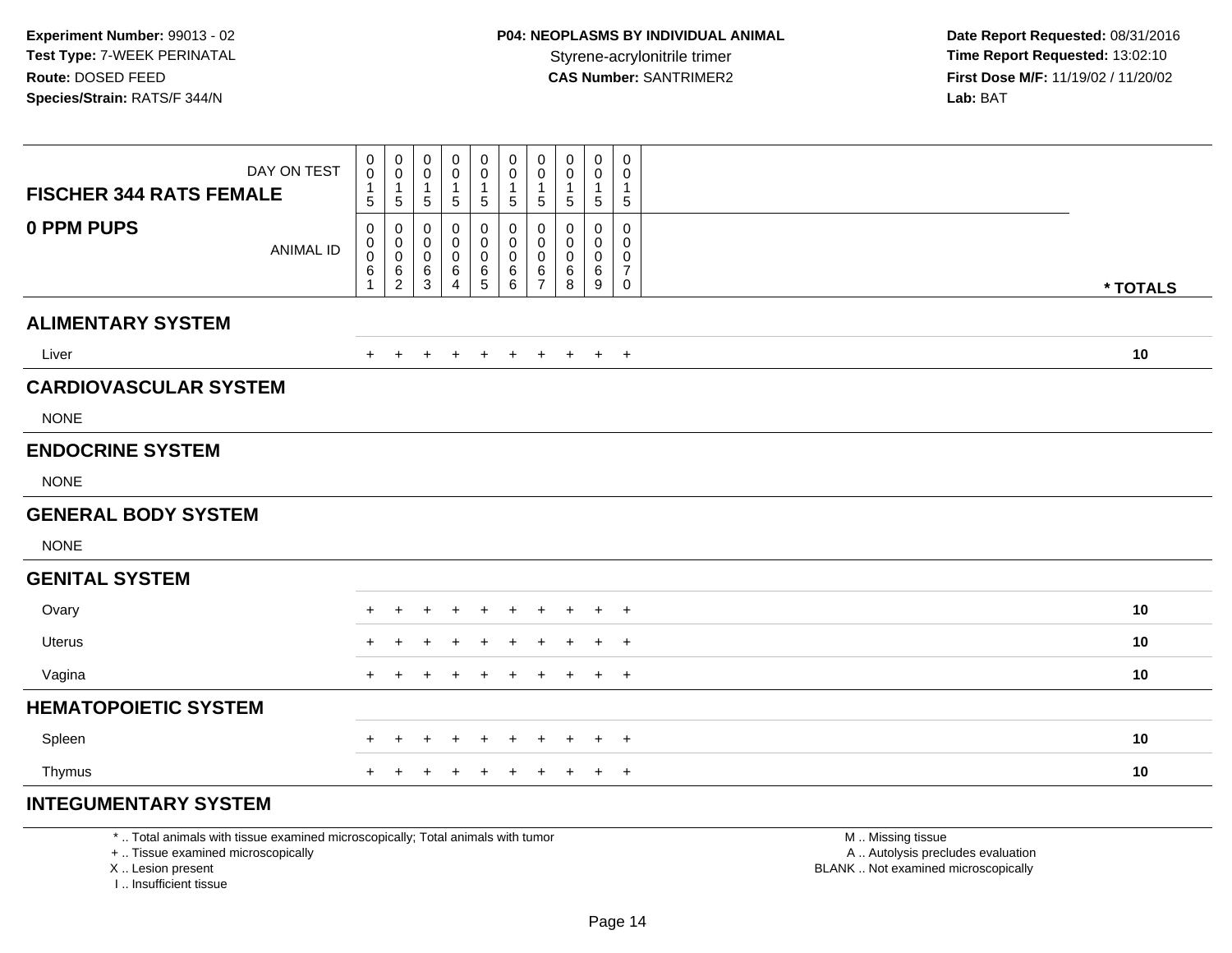|                                | DAY ON TEST      | $\mathbf 0$<br>0<br>$\mathbf{1}$      | $\mathbf 0$<br>$\mathsf 0$                 | 0<br>$\pmb{0}$                | $\mathbf 0$<br>$\mathbf 0$      | $\mathbf 0$<br>$\mathsf{O}\xspace$<br>$\mathbf 1$ | $\mathbf 0$<br>$\pmb{0}$                                    | 0<br>0                             | 0<br>0                | 0<br>0                | 0<br>0<br>1                                  |          |
|--------------------------------|------------------|---------------------------------------|--------------------------------------------|-------------------------------|---------------------------------|---------------------------------------------------|-------------------------------------------------------------|------------------------------------|-----------------------|-----------------------|----------------------------------------------|----------|
| <b>FISCHER 344 RATS FEMALE</b> |                  | 5                                     | 5                                          | 5                             | 5                               | 5                                                 | $\sqrt{5}$                                                  | 5                                  | 5                     | 5                     | $\,$ 5 $\,$                                  |          |
| 0 PPM PUPS                     | <b>ANIMAL ID</b> | $\mathbf 0$<br>0<br>0<br>$\,6\,$<br>1 | 0<br>0<br>$\pmb{0}$<br>6<br>$\overline{c}$ | 0<br>0<br>$\pmb{0}$<br>6<br>3 | 0<br>0<br>$\mathsf 0$<br>6<br>4 | 0<br>$\mathbf 0$<br>0<br>$^6$ 5                   | $\mathbf 0$<br>$\pmb{0}$<br>$\pmb{0}$<br>$\,6\,$<br>$\,6\,$ | 0<br>0<br>0<br>6<br>$\overline{ }$ | 0<br>0<br>0<br>6<br>8 | 0<br>0<br>0<br>6<br>9 | 0<br>0<br>0<br>$\overline{7}$<br>$\mathbf 0$ | * TOTALS |
| <b>NONE</b>                    |                  |                                       |                                            |                               |                                 |                                                   |                                                             |                                    |                       |                       |                                              |          |
| <b>MUSCULOSKELETAL SYSTEM</b>  |                  |                                       |                                            |                               |                                 |                                                   |                                                             |                                    |                       |                       |                                              |          |
| <b>Skeletal Muscle</b>         |                  | $+$                                   | $\ddot{}$                                  |                               | $\ddot{}$                       | $+$                                               | $\overline{+}$                                              | $+$                                | $+$                   | $+$                   | $+$                                          | 10       |
| <b>NERVOUS SYSTEM</b>          |                  |                                       |                                            |                               |                                 |                                                   |                                                             |                                    |                       |                       |                                              |          |
| <b>Brain</b>                   |                  | $+$                                   | $\ddot{}$                                  |                               | $\overline{+}$                  | $\ddot{}$                                         | $\overline{+}$                                              | $+$                                | $+$                   | $+$                   | $+$                                          | 10       |
| <b>RESPIRATORY SYSTEM</b>      |                  |                                       |                                            |                               |                                 |                                                   |                                                             |                                    |                       |                       |                                              |          |
| <b>NONE</b>                    |                  |                                       |                                            |                               |                                 |                                                   |                                                             |                                    |                       |                       |                                              |          |
| <b>SPECIAL SENSES SYSTEM</b>   |                  |                                       |                                            |                               |                                 |                                                   |                                                             |                                    |                       |                       |                                              |          |
| <b>NONE</b>                    |                  |                                       |                                            |                               |                                 |                                                   |                                                             |                                    |                       |                       |                                              |          |
| <b>URINARY SYSTEM</b>          |                  |                                       |                                            |                               |                                 |                                                   |                                                             |                                    |                       |                       |                                              |          |
| Kidney                         |                  | $+$                                   |                                            |                               | $\pm$                           | $\pm$                                             | $\pm$                                                       | $\pm$                              |                       | $\overline{+}$        | $+$                                          | 10       |
| <b>SYSTEMIC LESIONS</b>        |                  |                                       |                                            |                               |                                 |                                                   |                                                             |                                    |                       |                       |                                              |          |
| Multiple Organ                 |                  |                                       |                                            |                               |                                 |                                                   |                                                             |                                    |                       | $\ddot{}$             | $+$                                          | 10       |

\* .. Total animals with tissue examined microscopically; Total animals with tumor

+ .. Tissue examined microscopically

X .. Lesion present

I .. Insufficient tissue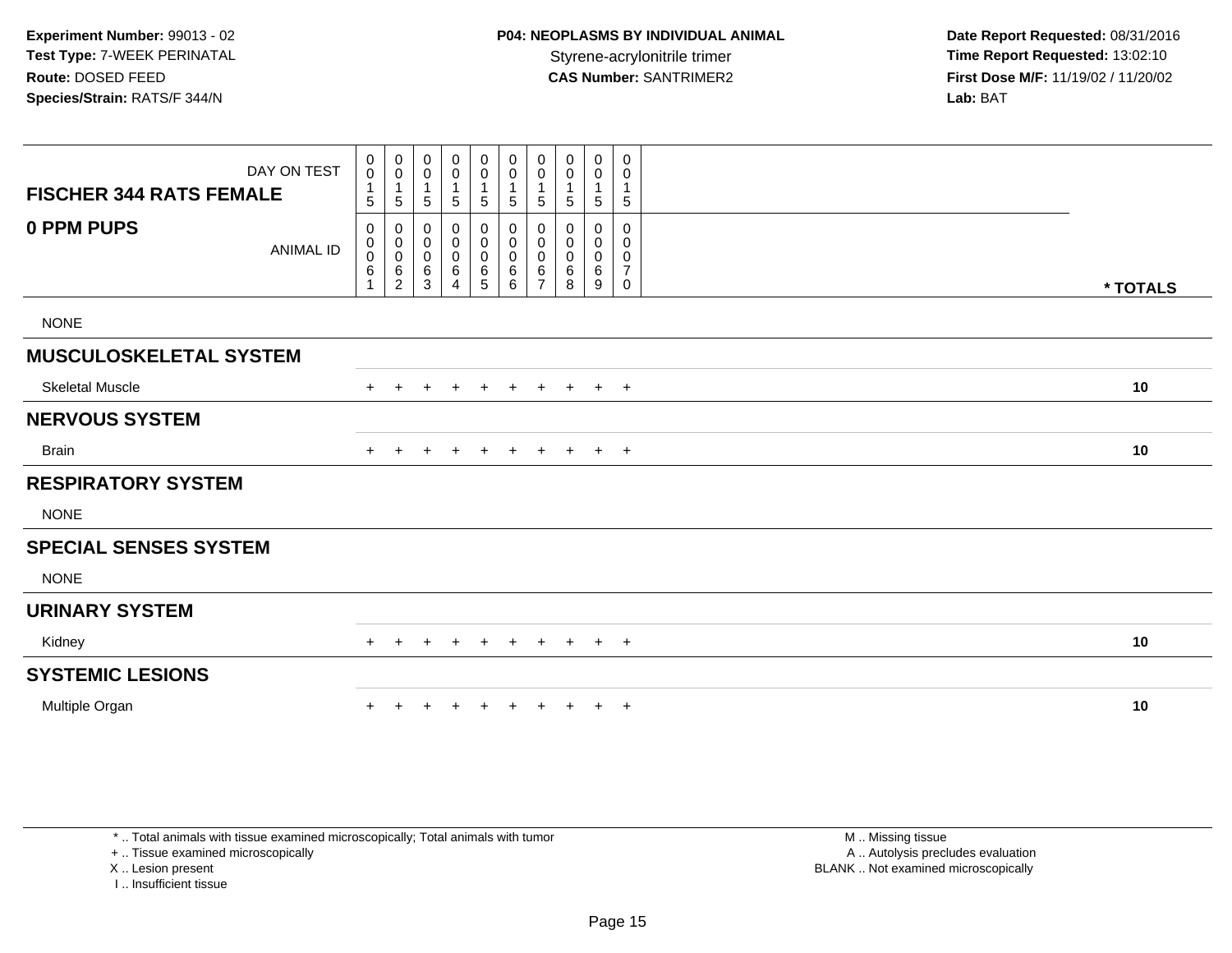I .. Insufficient tissue

 **Date Report Requested:** 08/31/2016 **First Dose M/F:** 11/19/02 / 11/20/02<br>Lab: BAT **Lab:** BAT

| DAY ON TEST<br><b>FISCHER 344 RATS FEMALE</b>                                                                                             | 0<br>$\mathbf 0$<br>1<br>$\sqrt{5}$                     | 0<br>$\mathbf 0$<br>$\mathbf{1}$<br>$\sqrt{5}$  | $\mathbf 0$<br>$\Omega$<br>$\mathbf{1}$<br>$5\phantom{.0}$        | 0<br>0<br>1<br>5                                       | 0<br>0<br>$\mathbf 1$<br>$5\phantom{.0}$                       | 0<br>0<br>1<br>5                             | $\mathbf 0$<br>0<br>$\mathbf{1}$<br>$5\phantom{.0}$       | $\mathbf 0$<br>$\Omega$<br>$\overline{1}$<br>$\sqrt{5}$ | $\mathbf 0$<br>0<br>$\overline{1}$<br>$\sqrt{5}$                  | $\mathbf 0$<br>$\Omega$<br>$\mathbf{1}$<br>$\sqrt{5}$ |                                                                                               |          |
|-------------------------------------------------------------------------------------------------------------------------------------------|---------------------------------------------------------|-------------------------------------------------|-------------------------------------------------------------------|--------------------------------------------------------|----------------------------------------------------------------|----------------------------------------------|-----------------------------------------------------------|---------------------------------------------------------|-------------------------------------------------------------------|-------------------------------------------------------|-----------------------------------------------------------------------------------------------|----------|
| 250 PPM PUPS<br><b>ANIMAL ID</b>                                                                                                          | $\mathbf 0$<br>0<br>$\mathbf 0$<br>$\overline{7}$<br>-1 | 0<br>0<br>0<br>$\overline{7}$<br>$\overline{2}$ | 0<br>$\mathbf 0$<br>$\mathbf 0$<br>$\overline{7}$<br>$\mathbf{3}$ | 0<br>$\Omega$<br>0<br>$\overline{7}$<br>$\overline{4}$ | 0<br>$\mathbf 0$<br>0<br>$\begin{array}{c} 7 \\ 5 \end{array}$ | 0<br>$\mathbf 0$<br>0<br>$\overline{7}$<br>6 | 0<br>0<br>$\pmb{0}$<br>$\boldsymbol{7}$<br>$\overline{7}$ | 0<br>$\Omega$<br>$\mathbf 0$<br>$\overline{7}$<br>8     | $\mathbf 0$<br>$\mathbf{0}$<br>$\mathbf 0$<br>$\overline{7}$<br>9 | $\mathbf 0$<br>$\Omega$<br>0<br>8<br>$\mathbf 0$      |                                                                                               | * TOTALS |
| <b>ALIMENTARY SYSTEM</b>                                                                                                                  |                                                         |                                                 |                                                                   |                                                        |                                                                |                                              |                                                           |                                                         |                                                                   |                                                       |                                                                                               |          |
| <b>NONE</b>                                                                                                                               |                                                         |                                                 |                                                                   |                                                        |                                                                |                                              |                                                           |                                                         |                                                                   |                                                       |                                                                                               |          |
| <b>CARDIOVASCULAR SYSTEM</b>                                                                                                              |                                                         |                                                 |                                                                   |                                                        |                                                                |                                              |                                                           |                                                         |                                                                   |                                                       |                                                                                               |          |
| <b>NONE</b>                                                                                                                               |                                                         |                                                 |                                                                   |                                                        |                                                                |                                              |                                                           |                                                         |                                                                   |                                                       |                                                                                               |          |
| <b>ENDOCRINE SYSTEM</b>                                                                                                                   |                                                         |                                                 |                                                                   |                                                        |                                                                |                                              |                                                           |                                                         |                                                                   |                                                       |                                                                                               |          |
| <b>NONE</b>                                                                                                                               |                                                         |                                                 |                                                                   |                                                        |                                                                |                                              |                                                           |                                                         |                                                                   |                                                       |                                                                                               |          |
| <b>GENERAL BODY SYSTEM</b>                                                                                                                |                                                         |                                                 |                                                                   |                                                        |                                                                |                                              |                                                           |                                                         |                                                                   |                                                       |                                                                                               |          |
| <b>NONE</b>                                                                                                                               |                                                         |                                                 |                                                                   |                                                        |                                                                |                                              |                                                           |                                                         |                                                                   |                                                       |                                                                                               |          |
| <b>GENITAL SYSTEM</b>                                                                                                                     |                                                         |                                                 |                                                                   |                                                        |                                                                |                                              |                                                           |                                                         |                                                                   |                                                       |                                                                                               |          |
| Ovary                                                                                                                                     |                                                         |                                                 |                                                                   |                                                        |                                                                | $\ddot{}$                                    | $\ddot{}$                                                 | $\overline{+}$                                          | $+$                                                               | $+$                                                   |                                                                                               | 10       |
| Vagina                                                                                                                                    |                                                         |                                                 |                                                                   |                                                        |                                                                |                                              |                                                           |                                                         |                                                                   | $+$                                                   |                                                                                               | 10       |
| <b>HEMATOPOIETIC SYSTEM</b>                                                                                                               |                                                         |                                                 |                                                                   |                                                        |                                                                |                                              |                                                           |                                                         |                                                                   |                                                       |                                                                                               |          |
| <b>NONE</b>                                                                                                                               |                                                         |                                                 |                                                                   |                                                        |                                                                |                                              |                                                           |                                                         |                                                                   |                                                       |                                                                                               |          |
| <b>INTEGUMENTARY SYSTEM</b>                                                                                                               |                                                         |                                                 |                                                                   |                                                        |                                                                |                                              |                                                           |                                                         |                                                                   |                                                       |                                                                                               |          |
| <b>NONE</b>                                                                                                                               |                                                         |                                                 |                                                                   |                                                        |                                                                |                                              |                                                           |                                                         |                                                                   |                                                       |                                                                                               |          |
| <b>MUSCULOSKELETAL SYSTEM</b>                                                                                                             |                                                         |                                                 |                                                                   |                                                        |                                                                |                                              |                                                           |                                                         |                                                                   |                                                       |                                                                                               |          |
| *  Total animals with tissue examined microscopically; Total animals with tumor<br>+  Tissue examined microscopically<br>X Lesion present |                                                         |                                                 |                                                                   |                                                        |                                                                |                                              |                                                           |                                                         |                                                                   |                                                       | M  Missing tissue<br>A  Autolysis precludes evaluation<br>BLANK  Not examined microscopically |          |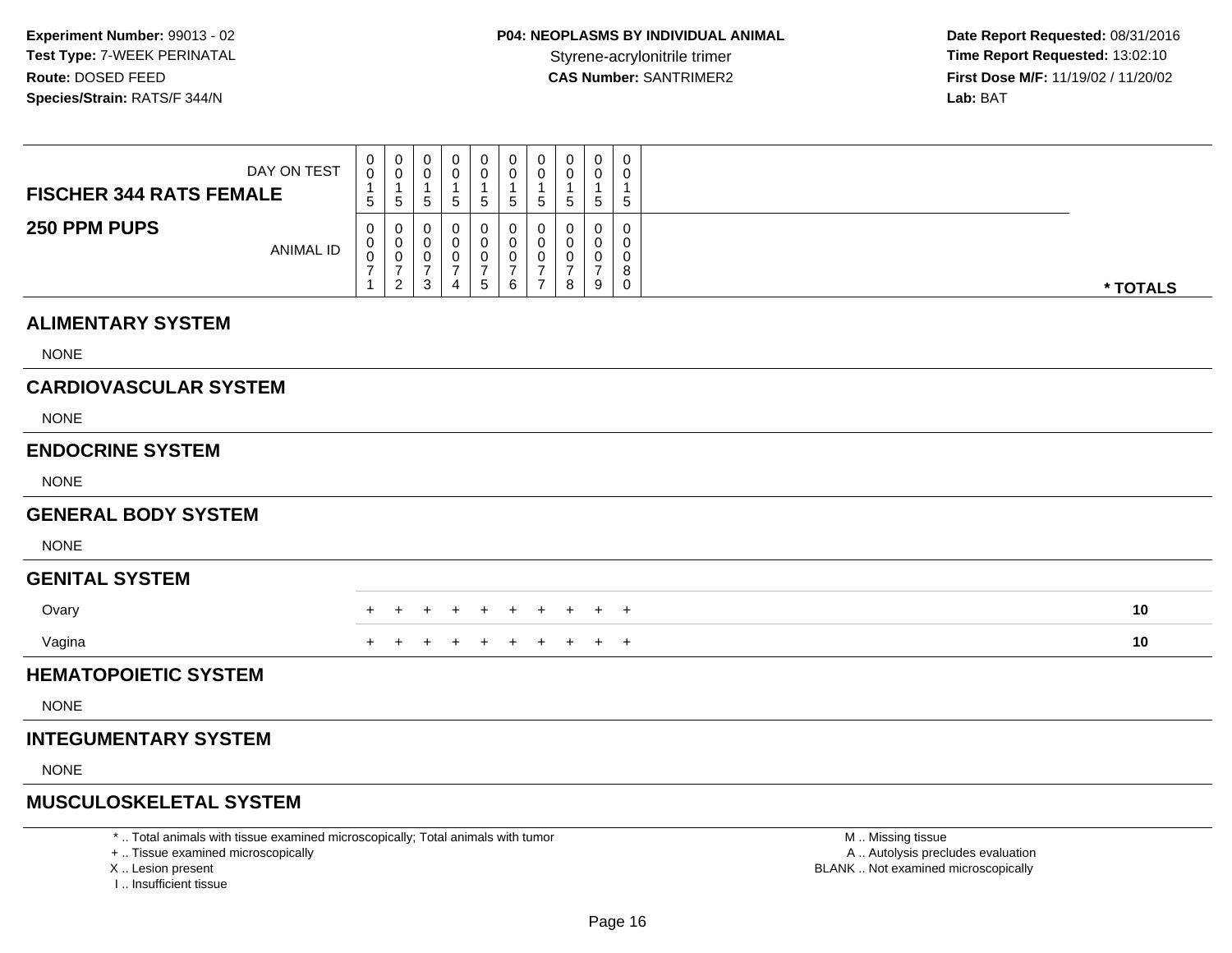| <b>FISCHER 344 RATS FEMALE</b> | DAY ON TEST | $\mathbf 0$<br>$\mathsf{O}\xspace$<br>$\overline{1}$<br>5 | $\begin{smallmatrix}0\\0\end{smallmatrix}$<br>$\mathbf 1$<br>$\,$ 5 $\,$ | 0<br>0<br>5                                  | $\mathbf 0$<br>$\pmb{0}$<br>$\mathbf 1$<br>$\sqrt{5}$ | 0<br>0<br>1<br>5                                   | $\begin{smallmatrix}0\\0\end{smallmatrix}$<br>$\overline{1}$<br>5 | 0<br>$\mathbf 0$<br>5         | 0<br>0<br>5 | 0<br>0<br>$\overline{1}$<br>5      | 0<br>0<br>1<br>$\sqrt{5}$ |          |
|--------------------------------|-------------|-----------------------------------------------------------|--------------------------------------------------------------------------|----------------------------------------------|-------------------------------------------------------|----------------------------------------------------|-------------------------------------------------------------------|-------------------------------|-------------|------------------------------------|---------------------------|----------|
| 250 PPM PUPS                   | ANIMAL ID   | 0<br>0<br>$\frac{0}{7}$                                   | $\pmb{0}$<br>$\pmb{0}$<br>$\frac{0}{7}$<br>$\overline{2}$                | 0<br>0<br>0<br>$\overline{\mathcal{I}}$<br>3 | 0<br>$\pmb{0}$<br>$\frac{0}{7}$<br>$\overline{4}$     | 0<br>$\pmb{0}$<br>$\pmb{0}$<br>$\overline{7}$<br>5 | $\pmb{0}$<br>$\pmb{0}$<br>$\pmb{0}$<br>$\overline{7}$<br>6        | 0<br>0<br>0<br>$\overline{ }$ | 0<br>7<br>8 | 0<br>0<br>0<br>$\overline{ }$<br>9 | 0<br>0<br>0<br>8<br>0     | * TOTALS |
| <b>NONE</b>                    |             |                                                           |                                                                          |                                              |                                                       |                                                    |                                                                   |                               |             |                                    |                           |          |
| <b>NERVOUS SYSTEM</b>          |             |                                                           |                                                                          |                                              |                                                       |                                                    |                                                                   |                               |             |                                    |                           |          |
| Brain                          |             | $+$                                                       | $\pm$                                                                    | $\ddot{}$                                    | $+$                                                   | $+$                                                | $+$                                                               | $+$                           | $+$         | $+$ $+$                            |                           | 10       |
| <b>RESPIRATORY SYSTEM</b>      |             |                                                           |                                                                          |                                              |                                                       |                                                    |                                                                   |                               |             |                                    |                           |          |
| <b>NONE</b>                    |             |                                                           |                                                                          |                                              |                                                       |                                                    |                                                                   |                               |             |                                    |                           |          |
| <b>SPECIAL SENSES SYSTEM</b>   |             |                                                           |                                                                          |                                              |                                                       |                                                    |                                                                   |                               |             |                                    |                           |          |
| <b>NONE</b>                    |             |                                                           |                                                                          |                                              |                                                       |                                                    |                                                                   |                               |             |                                    |                           |          |
| <b>URINARY SYSTEM</b>          |             |                                                           |                                                                          |                                              |                                                       |                                                    |                                                                   |                               |             |                                    |                           |          |
| <b>NONE</b>                    |             |                                                           |                                                                          |                                              |                                                       |                                                    |                                                                   |                               |             |                                    |                           |          |
| <b>SYSTEMIC LESIONS</b>        |             |                                                           |                                                                          |                                              |                                                       |                                                    |                                                                   |                               |             |                                    |                           |          |
| Multiple Organ                 |             |                                                           |                                                                          |                                              |                                                       | $\div$                                             | $+$                                                               | $\pm$                         |             | $+$                                | $+$                       | 10       |

+ .. Tissue examined microscopically

X .. Lesion present

I .. Insufficient tissue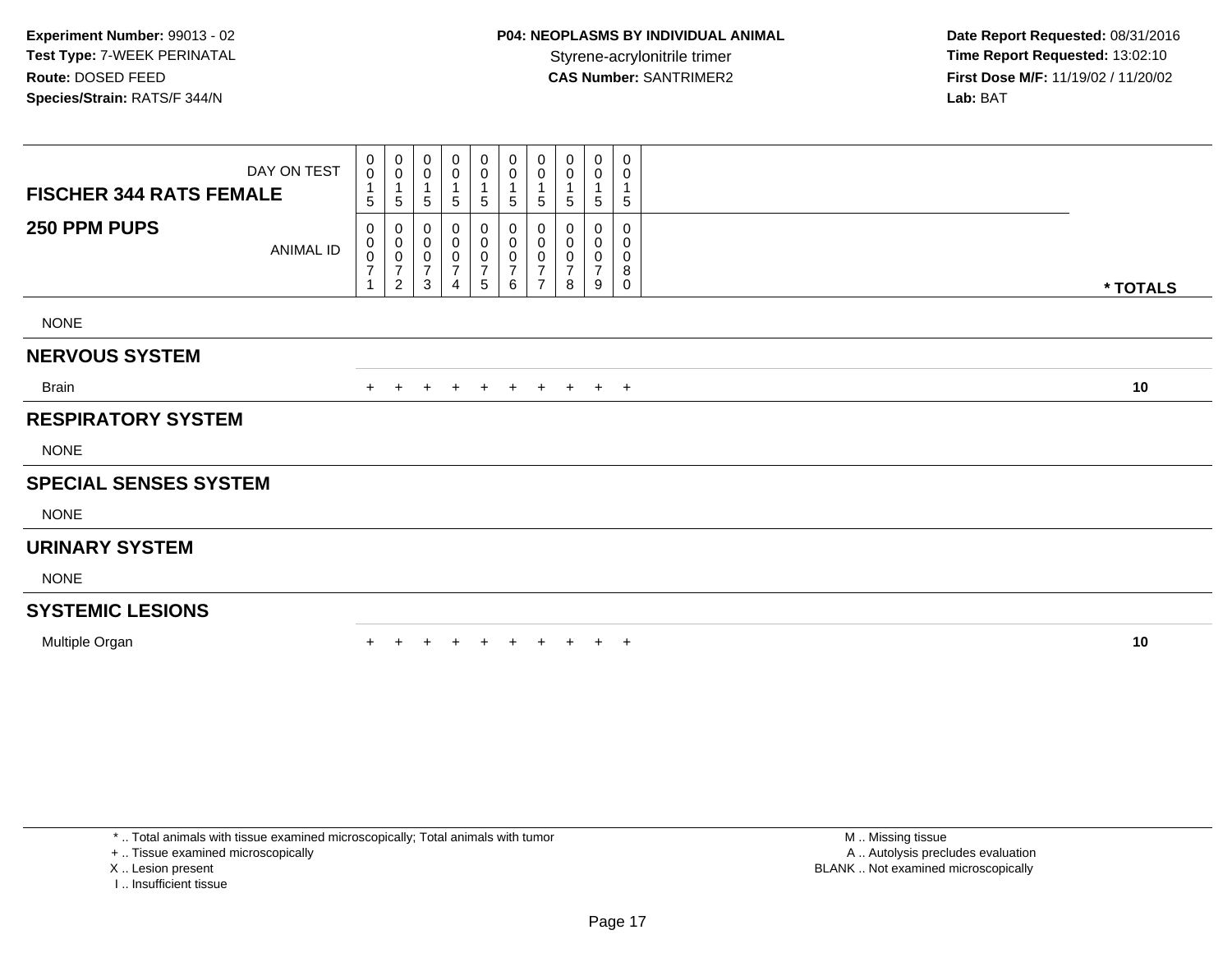**Date Report Requested:** 08/31/2016 **First Dose M/F:** 11/19/02 / 11/20/02<br>Lab: BAT **Lab:** BAT

| DAY ON TEST<br><b>FISCHER 344 RATS FEMALE</b>                                                                         | 0<br>$\ddot{\mathbf{0}}$<br>$\mathbf{1}$<br>$\,$ 5 $\,$                     | $\boldsymbol{0}$<br>$\mathbf 0$<br>$\overline{1}$<br>$\sqrt{5}$              | 0<br>0<br>$\mathbf{1}$<br>$\,$ 5 $\,$     | 0<br>$\mathbf 0$<br>$\mathbf{1}$<br>$\sqrt{5}$ | 0<br>0<br>$\mathbf 1$<br>$\sqrt{5}$                 | 0<br>$\tilde{0}$<br>1<br>5          | 0<br>$\mathbf 0$<br>-1<br>$\sqrt{5}$             | $\mathbf 0$<br>$\mathbf 0$<br>$\mathbf{1}$<br>$\sqrt{5}$ | $\mathbf 0$<br>0<br>$\mathbf{1}$<br>$\sqrt{5}$ | 0<br>0<br>$\mathbf{1}$<br>$\,$ 5 $\,$                                        |                                                        |          |
|-----------------------------------------------------------------------------------------------------------------------|-----------------------------------------------------------------------------|------------------------------------------------------------------------------|-------------------------------------------|------------------------------------------------|-----------------------------------------------------|-------------------------------------|--------------------------------------------------|----------------------------------------------------------|------------------------------------------------|------------------------------------------------------------------------------|--------------------------------------------------------|----------|
| 500 PPM PUPS<br><b>ANIMAL ID</b>                                                                                      | $\mathbf 0$<br>$\mathbf 0$<br>$\mathbf 0$<br>$\overline{8}$<br>$\mathbf{1}$ | $\mathbf 0$<br>$\begin{smallmatrix} 0\\0 \end{smallmatrix}$<br>$\frac{8}{2}$ | $\mathbf 0$<br>0<br>$\mathbf 0$<br>$^8_3$ | 0<br>0<br>$\mathbf 0$<br>8<br>$\overline{4}$   | $\mathbf 0$<br>$\mathbf 0$<br>$\mathbf 0$<br>$^8$ 5 | 0<br>0<br>$\mathbf 0$<br>$_{6}^{8}$ | 0<br>$\mathbf 0$<br>$\mathbf 0$<br>$\frac{8}{7}$ | $\mathbf 0$<br>0<br>$\mathbf 0$<br>$_{8}^8$              | $\Omega$<br>$\mathbf 0$<br>0<br>8<br>9         | $\mathbf 0$<br>$\mathbf 0$<br>$\mathbf 0$<br>$\boldsymbol{9}$<br>$\mathbf 0$ |                                                        | * TOTALS |
| <b>ALIMENTARY SYSTEM</b>                                                                                              |                                                                             |                                                                              |                                           |                                                |                                                     |                                     |                                                  |                                                          |                                                |                                                                              |                                                        |          |
| Liver                                                                                                                 | $+$                                                                         | $+$                                                                          | $+$                                       | $+$                                            |                                                     | + + + + + +                         |                                                  |                                                          |                                                |                                                                              |                                                        | 10       |
| <b>CARDIOVASCULAR SYSTEM</b>                                                                                          |                                                                             |                                                                              |                                           |                                                |                                                     |                                     |                                                  |                                                          |                                                |                                                                              |                                                        |          |
| <b>NONE</b>                                                                                                           |                                                                             |                                                                              |                                           |                                                |                                                     |                                     |                                                  |                                                          |                                                |                                                                              |                                                        |          |
| <b>ENDOCRINE SYSTEM</b>                                                                                               |                                                                             |                                                                              |                                           |                                                |                                                     |                                     |                                                  |                                                          |                                                |                                                                              |                                                        |          |
| <b>NONE</b>                                                                                                           |                                                                             |                                                                              |                                           |                                                |                                                     |                                     |                                                  |                                                          |                                                |                                                                              |                                                        |          |
| <b>GENERAL BODY SYSTEM</b>                                                                                            |                                                                             |                                                                              |                                           |                                                |                                                     |                                     |                                                  |                                                          |                                                |                                                                              |                                                        |          |
| <b>NONE</b>                                                                                                           |                                                                             |                                                                              |                                           |                                                |                                                     |                                     |                                                  |                                                          |                                                |                                                                              |                                                        |          |
| <b>GENITAL SYSTEM</b>                                                                                                 |                                                                             |                                                                              |                                           |                                                |                                                     |                                     |                                                  |                                                          |                                                |                                                                              |                                                        |          |
| Ovary                                                                                                                 |                                                                             | $\ddot{}$                                                                    | +                                         | $\ddot{}$                                      | $\div$                                              | $\ddot{}$                           | $+$                                              | $\ddot{}$                                                |                                                | $+$ $+$                                                                      |                                                        | 10       |
| Vagina                                                                                                                |                                                                             |                                                                              |                                           |                                                |                                                     |                                     |                                                  |                                                          | +                                              | $+$                                                                          |                                                        | 10       |
| <b>HEMATOPOIETIC SYSTEM</b>                                                                                           |                                                                             |                                                                              |                                           |                                                |                                                     |                                     |                                                  |                                                          |                                                |                                                                              |                                                        |          |
| <b>NONE</b>                                                                                                           |                                                                             |                                                                              |                                           |                                                |                                                     |                                     |                                                  |                                                          |                                                |                                                                              |                                                        |          |
| <b>INTEGUMENTARY SYSTEM</b>                                                                                           |                                                                             |                                                                              |                                           |                                                |                                                     |                                     |                                                  |                                                          |                                                |                                                                              |                                                        |          |
| <b>NONE</b>                                                                                                           |                                                                             |                                                                              |                                           |                                                |                                                     |                                     |                                                  |                                                          |                                                |                                                                              |                                                        |          |
| <b>MUSCULOSKELETAL SYSTEM</b>                                                                                         |                                                                             |                                                                              |                                           |                                                |                                                     |                                     |                                                  |                                                          |                                                |                                                                              |                                                        |          |
| *  Total animals with tissue examined microscopically; Total animals with tumor<br>+  Tissue examined microscopically |                                                                             |                                                                              |                                           |                                                |                                                     |                                     |                                                  |                                                          |                                                |                                                                              | M. Missing tissue<br>A  Autolysis precludes evaluation |          |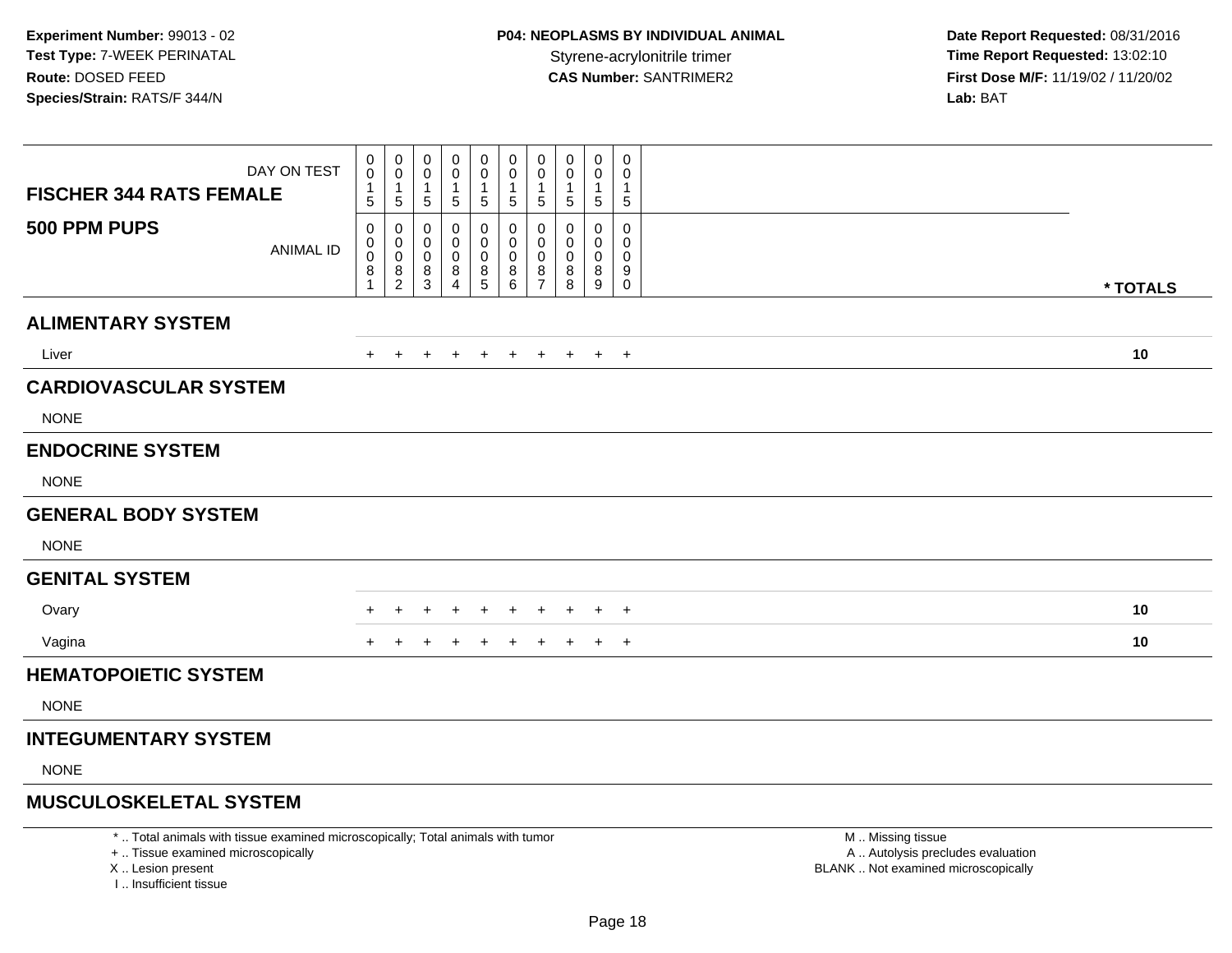| <b>FISCHER 344 RATS FEMALE</b> | DAY ON TEST | 0<br>$\mathbf 0$<br>$\overline{1}$<br>5 | $_{\rm 0}^{\rm 0}$<br>$\mathbf{1}$<br>$\mathbf 5$            | 0<br>0<br>5           | $\begin{smallmatrix} 0\\0 \end{smallmatrix}$<br>$\mathbf 1$<br>5 | $_{\rm 0}^{\rm 0}$<br>1<br>5 | $\begin{smallmatrix}0\\0\end{smallmatrix}$<br>$\overline{1}$<br>5 | 0<br>0<br>5                        | 0<br>0<br>5      | 0<br>0<br>$\mathbf{1}$<br>5     | 0<br>0<br>$\sqrt{5}$  |          |
|--------------------------------|-------------|-----------------------------------------|--------------------------------------------------------------|-----------------------|------------------------------------------------------------------|------------------------------|-------------------------------------------------------------------|------------------------------------|------------------|---------------------------------|-----------------------|----------|
| 500 PPM PUPS                   | ANIMAL ID   | $\mathbf 0$<br>0<br>$\pmb{0}$<br>8      | $\pmb{0}$<br>$_{\rm 0}^{\rm 0}$<br>$\bf 8$<br>$\overline{2}$ | 0<br>0<br>0<br>8<br>3 | 0<br>$\pmb{0}$<br>$\pmb{0}$<br>$\,8\,$<br>4                      | 0<br>0<br>0<br>8<br>5        | 0<br>$\pmb{0}$<br>$\pmb{0}$<br>$\,8\,$<br>6                       | 0<br>0<br>0<br>8<br>$\overline{ }$ | 0<br>0<br>8<br>8 | 0<br>0<br>$\mathbf 0$<br>8<br>9 | 0<br>0<br>0<br>9<br>0 | * TOTALS |
| <b>NONE</b>                    |             |                                         |                                                              |                       |                                                                  |                              |                                                                   |                                    |                  |                                 |                       |          |
| <b>NERVOUS SYSTEM</b>          |             |                                         |                                                              |                       |                                                                  |                              |                                                                   |                                    |                  |                                 |                       |          |
| Brain                          |             | $+$                                     | $+$                                                          | $+$                   | $+$                                                              | $+$                          | $+$                                                               |                                    | $+$ $+$          | $+$ $+$                         |                       | 10       |
| <b>RESPIRATORY SYSTEM</b>      |             |                                         |                                                              |                       |                                                                  |                              |                                                                   |                                    |                  |                                 |                       |          |
| <b>NONE</b>                    |             |                                         |                                                              |                       |                                                                  |                              |                                                                   |                                    |                  |                                 |                       |          |
| <b>SPECIAL SENSES SYSTEM</b>   |             |                                         |                                                              |                       |                                                                  |                              |                                                                   |                                    |                  |                                 |                       |          |
| <b>NONE</b>                    |             |                                         |                                                              |                       |                                                                  |                              |                                                                   |                                    |                  |                                 |                       |          |
| <b>URINARY SYSTEM</b>          |             |                                         |                                                              |                       |                                                                  |                              |                                                                   |                                    |                  |                                 |                       |          |
| <b>NONE</b>                    |             |                                         |                                                              |                       |                                                                  |                              |                                                                   |                                    |                  |                                 |                       |          |
| <b>SYSTEMIC LESIONS</b>        |             |                                         |                                                              |                       |                                                                  |                              |                                                                   |                                    |                  |                                 |                       |          |
| Multiple Organ                 |             |                                         |                                                              |                       |                                                                  |                              |                                                                   |                                    |                  | $+$                             | $+$                   | 10       |

\* .. Total animals with tissue examined microscopically; Total animals with tumor

+ .. Tissue examined microscopically

X .. Lesion present

I .. Insufficient tissue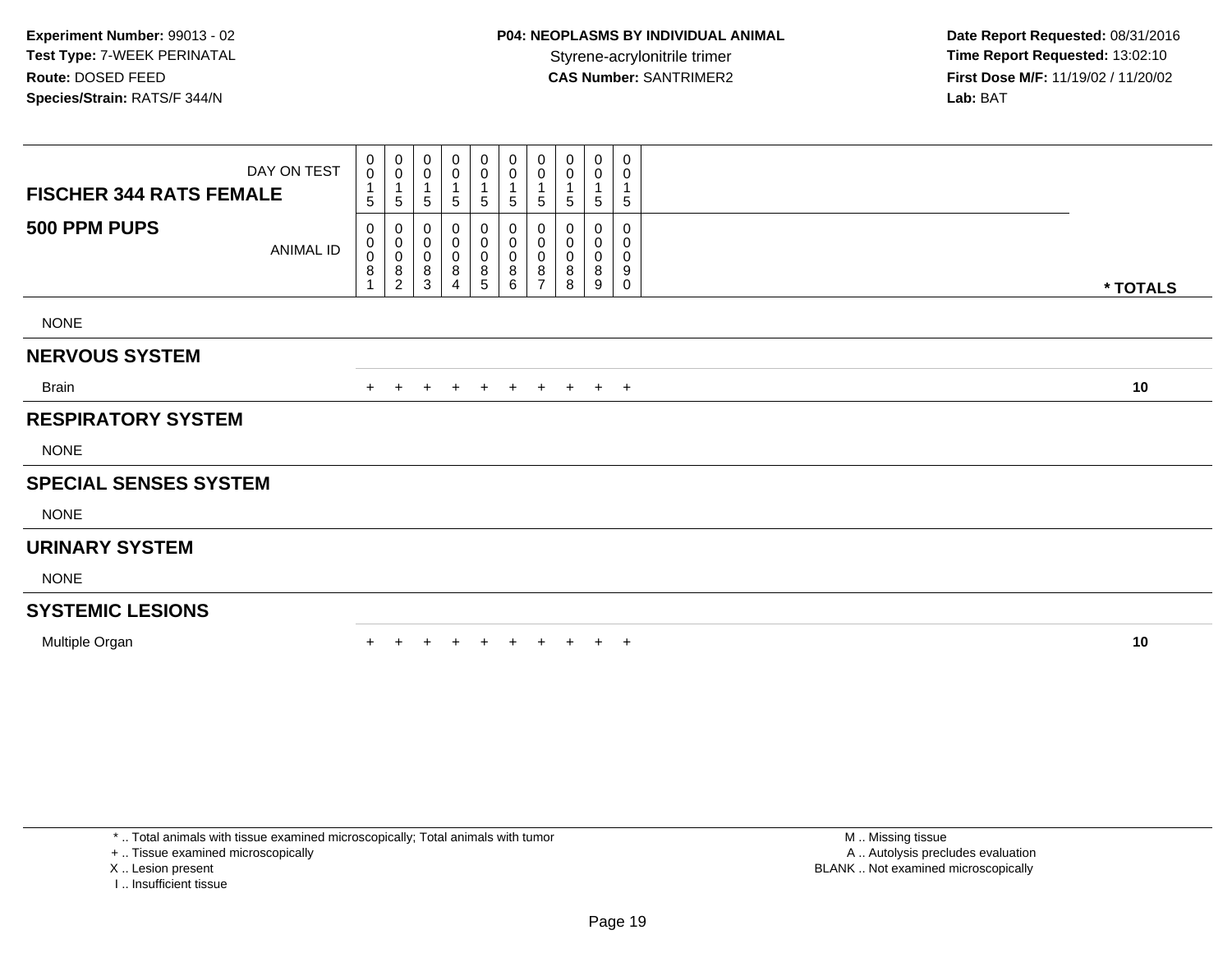| DAY ON TEST                       | 0<br>$\mathbf 0$<br>$\mathbf{1}$ | 0<br>$\pmb{0}$<br>$\mathbf{1}$                                     | 0<br>0<br>$\mathbf{1}$ | 0<br>0                             | $\pmb{0}$<br>$\pmb{0}$<br>$\mathbf{1}$       | $\mathbf 0$<br>$\pmb{0}$<br>$\overline{1}$                     | 0<br>$\pmb{0}$<br>$\mathbf{1}$                         | 0<br>0<br>1                     | 0<br>$\pmb{0}$<br>$\mathbf{1}$  | 0<br>$\mathbf 0$<br>1                   |          |
|-----------------------------------|----------------------------------|--------------------------------------------------------------------|------------------------|------------------------------------|----------------------------------------------|----------------------------------------------------------------|--------------------------------------------------------|---------------------------------|---------------------------------|-----------------------------------------|----------|
| <b>FISCHER 344 RATS FEMALE</b>    | 5                                | $5\,$                                                              | 5                      | $\mathbf{1}$<br>5                  | $\sqrt{5}$                                   | $\sqrt{5}$                                                     | $\sqrt{5}$                                             | 5                               | $\sqrt{5}$                      | $5\phantom{.0}$                         |          |
| 1000 PPM PUPS<br><b>ANIMAL ID</b> | 0<br>0<br>$\mathbf 0$<br>9       | 0<br>$\begin{smallmatrix} 0\\0 \end{smallmatrix}$<br>$\frac{9}{2}$ | 0<br>0<br>0<br>9<br>3  | 0<br>0<br>0<br>9<br>$\overline{4}$ | 0<br>$\pmb{0}$<br>$\pmb{0}$<br>$\frac{9}{5}$ | 0<br>$\mathbf 0$<br>$\mathbf 0$<br>$\boldsymbol{9}$<br>$\,6\,$ | 0<br>$\mathbf 0$<br>$\mathbf 0$<br>9<br>$\overline{7}$ | 0<br>0<br>$\mathbf 0$<br>9<br>8 | 0<br>0<br>$\mathbf 0$<br>9<br>9 | 0<br>$\mathbf 0$<br>1<br>$\pmb{0}$<br>0 | * TOTALS |
| <b>ALIMENTARY SYSTEM</b>          |                                  |                                                                    |                        |                                    |                                              |                                                                |                                                        |                                 |                                 |                                         |          |
| Liver                             | $+$                              | $+$                                                                | $+$                    | $+$                                | $+$                                          | $+$                                                            | $+$                                                    | $+$                             |                                 | $+$ $+$                                 | 10       |
| <b>CARDIOVASCULAR SYSTEM</b>      |                                  |                                                                    |                        |                                    |                                              |                                                                |                                                        |                                 |                                 |                                         |          |
| <b>NONE</b>                       |                                  |                                                                    |                        |                                    |                                              |                                                                |                                                        |                                 |                                 |                                         |          |
| <b>ENDOCRINE SYSTEM</b>           |                                  |                                                                    |                        |                                    |                                              |                                                                |                                                        |                                 |                                 |                                         |          |
| <b>NONE</b>                       |                                  |                                                                    |                        |                                    |                                              |                                                                |                                                        |                                 |                                 |                                         |          |
| <b>GENERAL BODY SYSTEM</b>        |                                  |                                                                    |                        |                                    |                                              |                                                                |                                                        |                                 |                                 |                                         |          |
| <b>NONE</b>                       |                                  |                                                                    |                        |                                    |                                              |                                                                |                                                        |                                 |                                 |                                         |          |
| <b>GENITAL SYSTEM</b>             |                                  |                                                                    |                        |                                    |                                              |                                                                |                                                        |                                 |                                 |                                         |          |
| Ovary                             |                                  |                                                                    | $\ddot{}$              | $\ddot{}$                          | $\ddot{}$                                    | $+$                                                            | $\ddot{}$                                              | $\ddot{}$                       |                                 | $+$ $+$                                 | 10       |
| Uterus                            |                                  |                                                                    | ÷                      |                                    | $\div$                                       | $\pm$                                                          | $\pm$                                                  | $\pm$                           | $+$                             | $+$                                     | 10       |
| Vagina                            | $+$                              | $\ddot{}$                                                          | $+$                    | $\ddot{}$                          | $\ddot{}$                                    | $\ddot{}$                                                      | $\ddot{}$                                              | $\ddot{}$                       |                                 | $+$ $+$                                 | 10       |
| <b>HEMATOPOIETIC SYSTEM</b>       |                                  |                                                                    |                        |                                    |                                              |                                                                |                                                        |                                 |                                 |                                         |          |
| Spleen                            | $\pm$                            | $\pm$                                                              | $\pm$                  | $+$                                | $\ddot{}$                                    | $+$                                                            | $+$                                                    | $+$                             |                                 | $+$ $+$                                 | 10       |
|                                   |                                  |                                                                    |                        |                                    |                                              |                                                                |                                                        |                                 |                                 |                                         |          |

# **INTEGUMENTARY SYSTEM**

NONE

\* .. Total animals with tissue examined microscopically; Total animals with tumor

+ .. Tissue examined microscopically

X .. Lesion present

I .. Insufficient tissue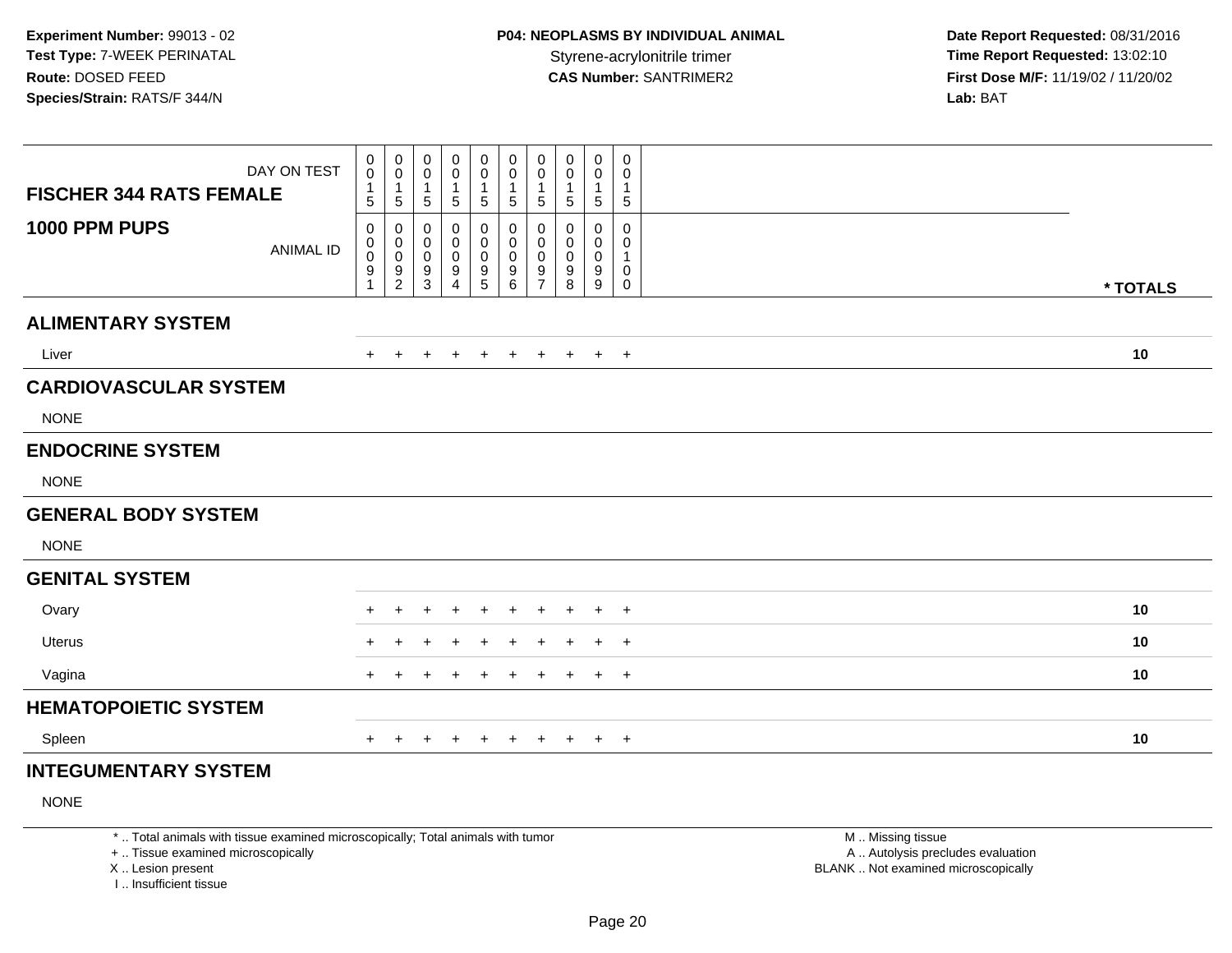| DAY ON TEST<br><b>FISCHER 344 RATS FEMALE</b> | 0<br>$\mathbf 0$<br>$\mathbf{1}$<br>5 | $_0^0$<br>$\mathbf{1}$<br>$\sqrt{5}$ | 0<br>$\pmb{0}$<br>5                                               | 0<br>$\pmb{0}$<br>$5\phantom{.0}$                                        | 0<br>$\mathbf 0$<br>$\mathbf 1$<br>5                 | 0<br>$\boldsymbol{0}$<br>1<br>5                      | $\mathbf 0$<br>$\pmb{0}$<br>1<br>$\sqrt{5}$          | 0<br>0<br>5                     | 0<br>0<br>1<br>5                | $\mathbf 0$<br>0<br>5                 |          |
|-----------------------------------------------|---------------------------------------|--------------------------------------|-------------------------------------------------------------------|--------------------------------------------------------------------------|------------------------------------------------------|------------------------------------------------------|------------------------------------------------------|---------------------------------|---------------------------------|---------------------------------------|----------|
| 1000 PPM PUPS<br><b>ANIMAL ID</b>             | 0<br>0<br>$\mathsf{O}\xspace$<br>9    | 0<br>$\pmb{0}$<br>$\frac{0}{9}$      | 0<br>$\pmb{0}$<br>$\mathbf 0$<br>$\boldsymbol{9}$<br>$\mathbf{3}$ | 0<br>$\boldsymbol{0}$<br>$\pmb{0}$<br>$\boldsymbol{9}$<br>$\overline{4}$ | 0<br>$\pmb{0}$<br>$\pmb{0}$<br>$\boldsymbol{9}$<br>5 | 0<br>$\pmb{0}$<br>$\pmb{0}$<br>$\boldsymbol{9}$<br>6 | 0<br>$\pmb{0}$<br>$\mathbf 0$<br>9<br>$\overline{7}$ | 0<br>0<br>$\mathbf 0$<br>9<br>8 | 0<br>0<br>$\mathbf 0$<br>9<br>9 | $\mathbf{0}$<br>0<br>0<br>$\mathbf 0$ | * TOTALS |
| <b>MUSCULOSKELETAL SYSTEM</b>                 |                                       |                                      |                                                                   |                                                                          |                                                      |                                                      |                                                      |                                 |                                 |                                       |          |
| <b>NONE</b>                                   |                                       |                                      |                                                                   |                                                                          |                                                      |                                                      |                                                      |                                 |                                 |                                       |          |
| <b>NERVOUS SYSTEM</b>                         |                                       |                                      |                                                                   |                                                                          |                                                      |                                                      |                                                      |                                 |                                 |                                       |          |
| <b>Brain</b>                                  | $+$                                   | $\ddot{}$                            | $\pm$                                                             | $+$                                                                      | $+$                                                  | $+$                                                  | $+$                                                  | $+$                             |                                 | $+$ $+$                               | 10       |
| <b>RESPIRATORY SYSTEM</b>                     |                                       |                                      |                                                                   |                                                                          |                                                      |                                                      |                                                      |                                 |                                 |                                       |          |
| <b>NONE</b>                                   |                                       |                                      |                                                                   |                                                                          |                                                      |                                                      |                                                      |                                 |                                 |                                       |          |
| <b>SPECIAL SENSES SYSTEM</b>                  |                                       |                                      |                                                                   |                                                                          |                                                      |                                                      |                                                      |                                 |                                 |                                       |          |
| <b>NONE</b>                                   |                                       |                                      |                                                                   |                                                                          |                                                      |                                                      |                                                      |                                 |                                 |                                       |          |
| <b>URINARY SYSTEM</b>                         |                                       |                                      |                                                                   |                                                                          |                                                      |                                                      |                                                      |                                 |                                 |                                       |          |
| <b>NONE</b>                                   |                                       |                                      |                                                                   |                                                                          |                                                      |                                                      |                                                      |                                 |                                 |                                       |          |
| <b>SYSTEMIC LESIONS</b>                       |                                       |                                      |                                                                   |                                                                          |                                                      |                                                      |                                                      |                                 |                                 |                                       |          |
| Multiple Organ                                |                                       |                                      |                                                                   |                                                                          |                                                      | $+$                                                  | $+$                                                  |                                 |                                 | $+$                                   | 10       |

+ .. Tissue examined microscopically

X .. Lesion present

I .. Insufficient tissue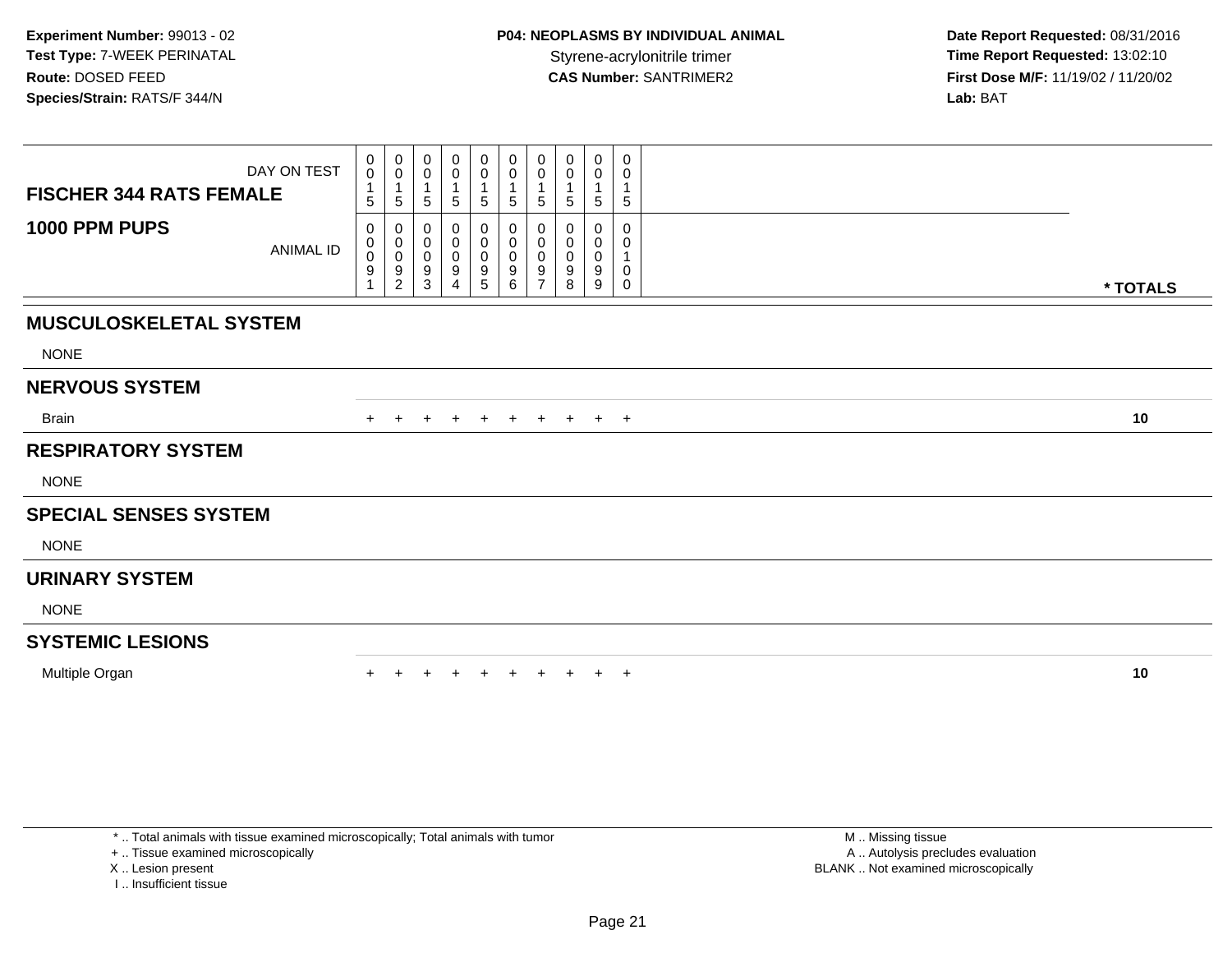| <b>FISCHER 344 RATS FEMALE</b>              | DAY ON TEST      | $\mathbf 0$<br>$\mathsf{O}\xspace$<br>$\mathbf{1}$                               | $\mathbf 0$<br>$\pmb{0}$<br>$\overline{1}$                                                              | 0<br>$\mathbf 0$<br>$\mathbf{1}$              | 0<br>$\pmb{0}$<br>1                                              | 0<br>$\mathsf{O}\xspace$<br>1           | $\begin{smallmatrix}0\\0\end{smallmatrix}$<br>$\mathbf{1}$                        | 0<br>$\pmb{0}$<br>$\mathbf{1}$                             | 0<br>$\pmb{0}$<br>$\mathbf{1}$       | $\pmb{0}$<br>$\pmb{0}$<br>1            | $\mathbf 0$<br>$\mathbf 0$<br>$\mathbf{1}$                                            |          |
|---------------------------------------------|------------------|----------------------------------------------------------------------------------|---------------------------------------------------------------------------------------------------------|-----------------------------------------------|------------------------------------------------------------------|-----------------------------------------|-----------------------------------------------------------------------------------|------------------------------------------------------------|--------------------------------------|----------------------------------------|---------------------------------------------------------------------------------------|----------|
| 2000 PPM PUPS                               | <b>ANIMAL ID</b> | $\overline{5}$<br>$\mathbf 0$<br>$\mathbf 0$<br>1<br>$\mathbf 0$<br>$\mathbf{1}$ | $\,$ 5 $\,$<br>$\mathbf 0$<br>$\begin{smallmatrix}0\\1\end{smallmatrix}$<br>$\pmb{0}$<br>$\overline{2}$ | 5<br>0<br>0<br>$\mathbf{1}$<br>$\pmb{0}$<br>3 | $\sqrt{5}$<br>0<br>$\mathbf 0$<br>$\mathbf{1}$<br>$\pmb{0}$<br>4 | 5<br>0<br>$\mathsf 0$<br>$\pmb{0}$<br>5 | $\overline{5}$<br>0<br>$\mathbf 0$<br>$\mathbf{1}$<br>$\pmb{0}$<br>$6\phantom{1}$ | $5\phantom{.0}$<br>0<br>$\mathbf 0$<br>0<br>$\overline{7}$ | $\sqrt{5}$<br>0<br>0<br>-1<br>0<br>8 | $\sqrt{5}$<br>0<br>0<br>$\pmb{0}$<br>9 | $\,$ 5 $\,$<br>$\mathbf 0$<br>$\Omega$<br>$\mathbf{1}$<br>$\mathbf{1}$<br>$\mathbf 0$ | * TOTALS |
| <b>ALIMENTARY SYSTEM</b>                    |                  |                                                                                  |                                                                                                         |                                               |                                                                  |                                         |                                                                                   |                                                            |                                      |                                        |                                                                                       |          |
| Liver                                       |                  | $+$                                                                              | $+$                                                                                                     | $\ddot{}$                                     | $\ddot{}$                                                        | $+$                                     | $+$                                                                               | $+$                                                        | $+$                                  | $+$                                    | $+$                                                                                   | 10       |
| <b>CARDIOVASCULAR SYSTEM</b><br><b>NONE</b> |                  |                                                                                  |                                                                                                         |                                               |                                                                  |                                         |                                                                                   |                                                            |                                      |                                        |                                                                                       |          |
| <b>ENDOCRINE SYSTEM</b>                     |                  |                                                                                  |                                                                                                         |                                               |                                                                  |                                         |                                                                                   |                                                            |                                      |                                        |                                                                                       |          |
| <b>NONE</b>                                 |                  |                                                                                  |                                                                                                         |                                               |                                                                  |                                         |                                                                                   |                                                            |                                      |                                        |                                                                                       |          |
| <b>GENERAL BODY SYSTEM</b>                  |                  |                                                                                  |                                                                                                         |                                               |                                                                  |                                         |                                                                                   |                                                            |                                      |                                        |                                                                                       |          |
| <b>NONE</b>                                 |                  |                                                                                  |                                                                                                         |                                               |                                                                  |                                         |                                                                                   |                                                            |                                      |                                        |                                                                                       |          |
| <b>GENITAL SYSTEM</b>                       |                  |                                                                                  |                                                                                                         |                                               |                                                                  |                                         |                                                                                   |                                                            |                                      |                                        |                                                                                       |          |
| Ovary                                       |                  |                                                                                  |                                                                                                         |                                               |                                                                  | $\pm$                                   |                                                                                   | $\div$                                                     | $\pm$                                | $\div$                                 | $+$                                                                                   | 10       |
| Uterus                                      |                  |                                                                                  |                                                                                                         |                                               |                                                                  | $\div$                                  | $\ddot{}$                                                                         | $\pm$                                                      | $\pm$                                | $+$                                    | $+$                                                                                   | 10       |
| Vagina                                      |                  |                                                                                  |                                                                                                         |                                               |                                                                  |                                         |                                                                                   | $\pm$                                                      | $\pm$                                | $+$                                    | $+$                                                                                   | 10       |
| <b>HEMATOPOIETIC SYSTEM</b>                 |                  |                                                                                  |                                                                                                         |                                               |                                                                  |                                         |                                                                                   |                                                            |                                      |                                        |                                                                                       |          |
| Spleen                                      |                  | $\pm$                                                                            | $\ddot{}$                                                                                               | $\ddot{}$                                     | $\div$                                                           | $\ddot{}$                               |                                                                                   | $\ddot{}$                                                  |                                      | $\ddot{}$                              | $+$                                                                                   | 10       |
| Thymus                                      |                  | $+$                                                                              | $\pm$                                                                                                   | ÷                                             |                                                                  | $\ddot{}$                               | $\ddot{}$                                                                         | $\ddot{}$                                                  | $\ddot{}$                            | $^{+}$                                 | $+$                                                                                   | 10       |
| INITECHIMENITA DV CVCTEM                    |                  |                                                                                  |                                                                                                         |                                               |                                                                  |                                         |                                                                                   |                                                            |                                      |                                        |                                                                                       |          |

#### **INTEGUMENTARY SYSTEM**

\* .. Total animals with tissue examined microscopically; Total animals with tumor

+ .. Tissue examined microscopically

X .. Lesion present

I .. Insufficient tissue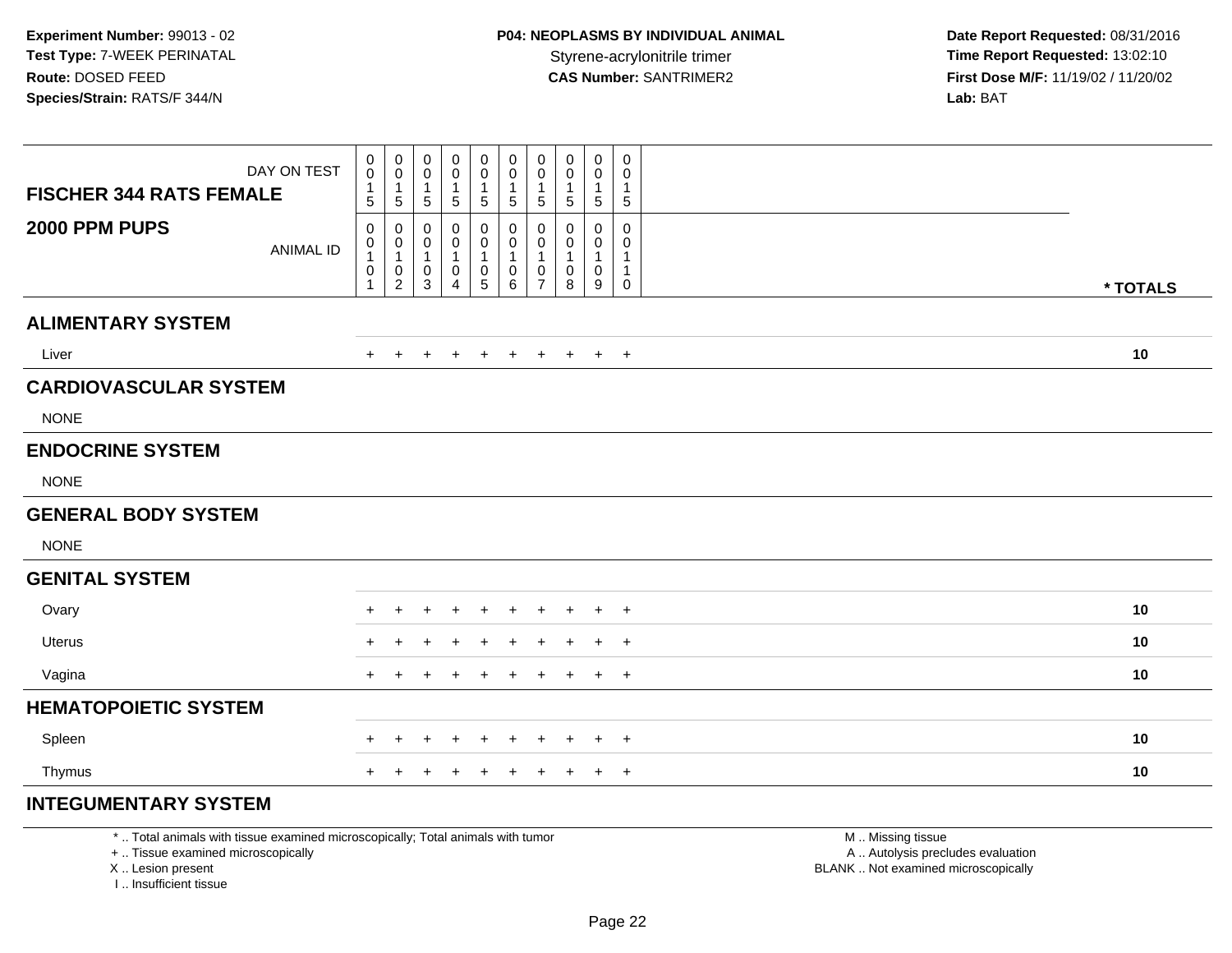|                                | DAY ON TEST      | $\pmb{0}$<br>$\mathsf{O}\xspace$               | $\mathbf 0$<br>$\mathsf 0$                    | 0<br>0           | $\mathbf 0$<br>$\mathsf 0$                   | 0<br>$\pmb{0}$                                               | $\mathbf 0$<br>$\pmb{0}$                                 | 0<br>$\pmb{0}$                | 0<br>0                | $\mathbf 0$<br>$\pmb{0}$         | 0<br>0                                       |          |
|--------------------------------|------------------|------------------------------------------------|-----------------------------------------------|------------------|----------------------------------------------|--------------------------------------------------------------|----------------------------------------------------------|-------------------------------|-----------------------|----------------------------------|----------------------------------------------|----------|
| <b>FISCHER 344 RATS FEMALE</b> |                  | $\mathbf{1}$<br>5                              | 1<br>5                                        | 5                | $\mathbf 1$<br>5                             | 1<br>5                                                       | $\mathbf 1$<br>5                                         | 1<br>5                        | $\mathbf 1$<br>5      | $\sqrt{5}$                       | $\overline{1}$<br>$\overline{5}$             |          |
| 2000 PPM PUPS                  | <b>ANIMAL ID</b> | 0<br>$\,0\,$<br>$\mathbf{1}$<br>$\pmb{0}$<br>1 | 0<br>0<br>$\mathbf{1}$<br>0<br>$\overline{c}$ | 0<br>0<br>0<br>3 | 0<br>$\boldsymbol{0}$<br>1<br>$\pmb{0}$<br>4 | 0<br>$\boldsymbol{0}$<br>$\mathbf{1}$<br>0<br>$\overline{5}$ | 0<br>$\pmb{0}$<br>$\mathbf{1}$<br>$\mathbf 0$<br>$\,6\,$ | 0<br>0<br>0<br>$\overline{7}$ | 0<br>0<br>1<br>0<br>8 | 0<br>$\pmb{0}$<br>$\pmb{0}$<br>9 | 0<br>0<br>$\overline{1}$<br>$\boldsymbol{0}$ | * TOTALS |
| <b>NONE</b>                    |                  |                                                |                                               |                  |                                              |                                                              |                                                          |                               |                       |                                  |                                              |          |
| <b>MUSCULOSKELETAL SYSTEM</b>  |                  |                                                |                                               |                  |                                              |                                                              |                                                          |                               |                       |                                  |                                              |          |
| <b>NONE</b>                    |                  |                                                |                                               |                  |                                              |                                                              |                                                          |                               |                       |                                  |                                              |          |
| <b>NERVOUS SYSTEM</b>          |                  |                                                |                                               |                  |                                              |                                                              |                                                          |                               |                       |                                  |                                              |          |
| <b>Brain</b>                   |                  |                                                | $\pm$                                         | $\pm$            | $\mathbf +$                                  | $\ddot{}$                                                    | $\ddot{}$                                                | $\ddot{}$                     | $+$                   | $+$                              | $+$                                          | 10       |
| <b>RESPIRATORY SYSTEM</b>      |                  |                                                |                                               |                  |                                              |                                                              |                                                          |                               |                       |                                  |                                              |          |
| <b>NONE</b>                    |                  |                                                |                                               |                  |                                              |                                                              |                                                          |                               |                       |                                  |                                              |          |
| <b>SPECIAL SENSES SYSTEM</b>   |                  |                                                |                                               |                  |                                              |                                                              |                                                          |                               |                       |                                  |                                              |          |
| <b>NONE</b>                    |                  |                                                |                                               |                  |                                              |                                                              |                                                          |                               |                       |                                  |                                              |          |
|                                |                  |                                                |                                               |                  |                                              |                                                              |                                                          |                               |                       |                                  |                                              |          |
| <b>URINARY SYSTEM</b>          |                  |                                                |                                               |                  |                                              |                                                              |                                                          |                               |                       |                                  |                                              |          |
| Kidney                         |                  |                                                |                                               |                  |                                              |                                                              |                                                          |                               |                       | $\pm$                            | $+$                                          | 10       |
| <b>SYSTEMIC LESIONS</b>        |                  |                                                |                                               |                  |                                              |                                                              |                                                          |                               |                       |                                  |                                              |          |

+ .. Tissue examined microscopically

X .. Lesion present

I .. Insufficient tissue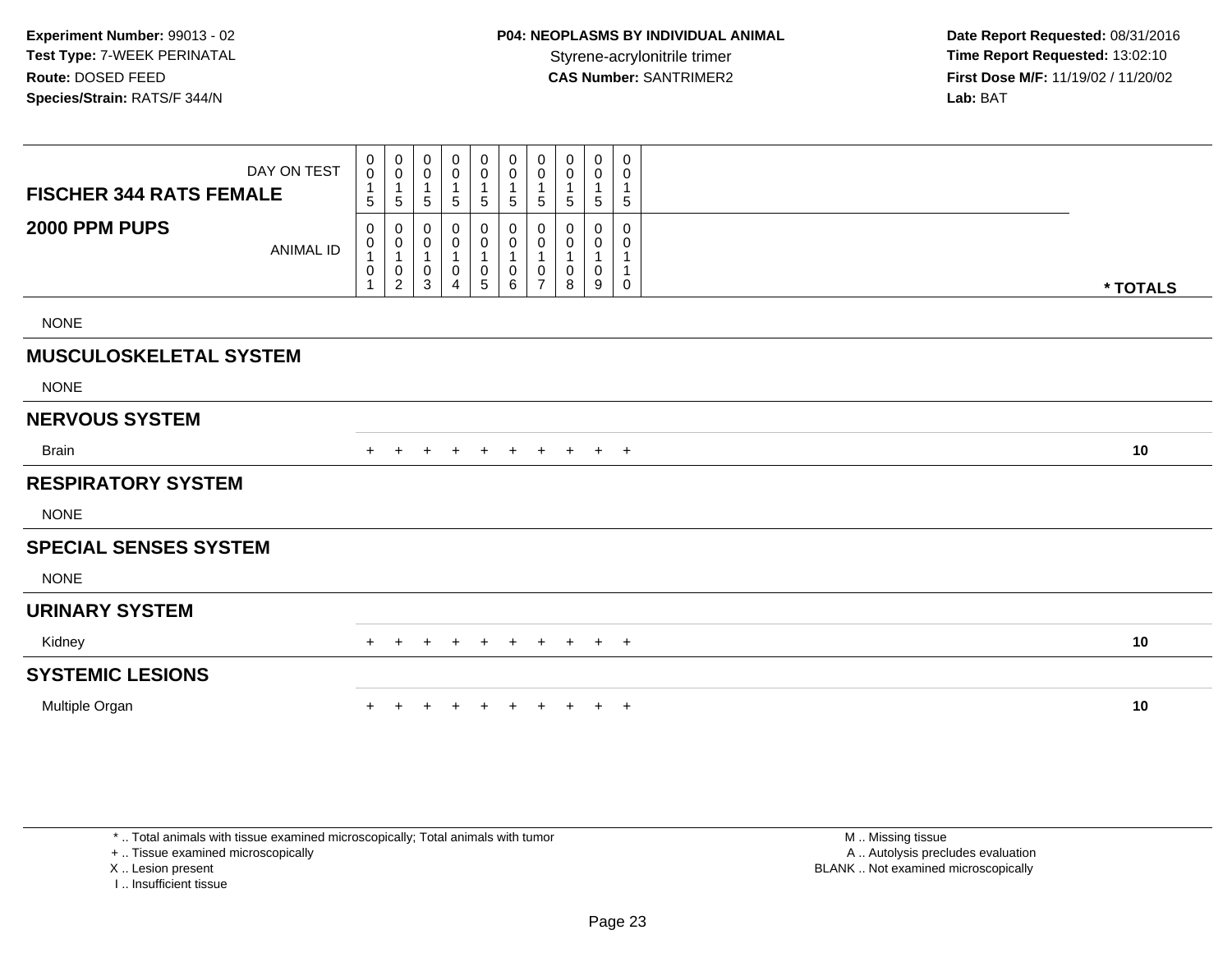| DAY ON TEST<br><b>FISCHER 344 RATS FEMALE</b> | $\begin{smallmatrix}0\0\0\end{smallmatrix}$<br>$\mathbf{1}$<br>$5\phantom{.0}$ | $\begin{smallmatrix}0\\0\end{smallmatrix}$<br>$\overline{1}$<br>$\overline{5}$   | 0<br>$\pmb{0}$<br>$\mathbf{1}$<br>$\sqrt{5}$ | 0<br>$\pmb{0}$<br>1<br>$\sqrt{5}$ | 0<br>$\pmb{0}$<br>1<br>$5\phantom{.0}$ | $\begin{smallmatrix} 0\\0 \end{smallmatrix}$<br>$\mathbf{1}$<br>$\overline{5}$ | 0<br>$\pmb{0}$<br>1<br>$5\phantom{.0}$   | 0<br>0<br>$\mathbf{1}$<br>$\sqrt{5}$ | $\pmb{0}$<br>$\pmb{0}$<br>1<br>5 | 0<br>$\mathbf 0$<br>$\mathbf{1}$<br>$5\phantom{.0}$   |          |
|-----------------------------------------------|--------------------------------------------------------------------------------|----------------------------------------------------------------------------------|----------------------------------------------|-----------------------------------|----------------------------------------|--------------------------------------------------------------------------------|------------------------------------------|--------------------------------------|----------------------------------|-------------------------------------------------------|----------|
| 4000 PPM PUPS<br><b>ANIMAL ID</b>             | $\mathbf 0$<br>$\mathbf 0$<br>$\overline{1}$<br>-1                             | $\mathbf 0$<br>$\begin{smallmatrix}0\\1\end{smallmatrix}$<br>$\overline{1}$<br>2 | 0<br>0<br>1<br>$\mathbf{1}$<br>3             | 0<br>0<br>$\mathbf{1}$<br>1<br>4  | 0<br>0<br>$5\phantom{.0}$              | 0<br>$\mathbf 0$<br>$\mathbf{1}$<br>$\mathbf{1}$<br>6                          | 0<br>0<br>$\mathbf{1}$<br>$\overline{7}$ | 0<br>0<br>$\mathbf{1}$<br>8          | $\mathbf 0$<br>0<br>1<br>9       | $\mathbf 0$<br>$\Omega$<br>$\mathbf{1}$<br>$_{0}^{2}$ | * TOTALS |
| <b>ALIMENTARY SYSTEM</b>                      |                                                                                |                                                                                  |                                              |                                   |                                        |                                                                                |                                          |                                      |                                  |                                                       |          |
| Liver                                         | $+$                                                                            | $+$                                                                              | $\ddot{}$                                    | $\ddot{}$                         | $+$                                    | $+$                                                                            | $+$                                      | $+$                                  | $+$                              | $+$                                                   | 10       |
| <b>CARDIOVASCULAR SYSTEM</b><br><b>NONE</b>   |                                                                                |                                                                                  |                                              |                                   |                                        |                                                                                |                                          |                                      |                                  |                                                       |          |
| <b>ENDOCRINE SYSTEM</b>                       |                                                                                |                                                                                  |                                              |                                   |                                        |                                                                                |                                          |                                      |                                  |                                                       |          |
| <b>NONE</b>                                   |                                                                                |                                                                                  |                                              |                                   |                                        |                                                                                |                                          |                                      |                                  |                                                       |          |
| <b>GENERAL BODY SYSTEM</b>                    |                                                                                |                                                                                  |                                              |                                   |                                        |                                                                                |                                          |                                      |                                  |                                                       |          |
| <b>NONE</b>                                   |                                                                                |                                                                                  |                                              |                                   |                                        |                                                                                |                                          |                                      |                                  |                                                       |          |
| <b>GENITAL SYSTEM</b>                         |                                                                                |                                                                                  |                                              |                                   |                                        |                                                                                |                                          |                                      |                                  |                                                       |          |
| Ovary                                         |                                                                                |                                                                                  |                                              |                                   |                                        |                                                                                | $\div$                                   | $\div$                               | $\pm$                            | $+$                                                   | 10       |
| Uterus                                        |                                                                                |                                                                                  |                                              |                                   | $\div$                                 | $\ddot{}$                                                                      | $\pm$                                    | $\div$                               | $\pm$                            | $+$                                                   | 10       |
| Vagina                                        | M                                                                              | $\div$                                                                           | $\ddot{}$                                    |                                   | $\div$                                 | $+$                                                                            | $\pm$                                    | $\pm$                                | $+$                              | $+$                                                   | 9        |
| <b>HEMATOPOIETIC SYSTEM</b>                   |                                                                                |                                                                                  |                                              |                                   |                                        |                                                                                |                                          |                                      |                                  |                                                       |          |
| Spleen                                        | $+$                                                                            | $\div$                                                                           | $\div$                                       | $\div$                            | $\div$                                 |                                                                                | $\div$                                   |                                      | $\ddot{}$                        | $+$                                                   | 10       |
| Thymus                                        | $+$                                                                            |                                                                                  |                                              |                                   |                                        |                                                                                | $\ddot{}$                                | $\ddot{}$                            | $\ddot{}$                        | $+$                                                   | 10       |

#### **INTEGUMENTARY SYSTEM**

\* .. Total animals with tissue examined microscopically; Total animals with tumor

+ .. Tissue examined microscopically

X .. Lesion present

I .. Insufficient tissue